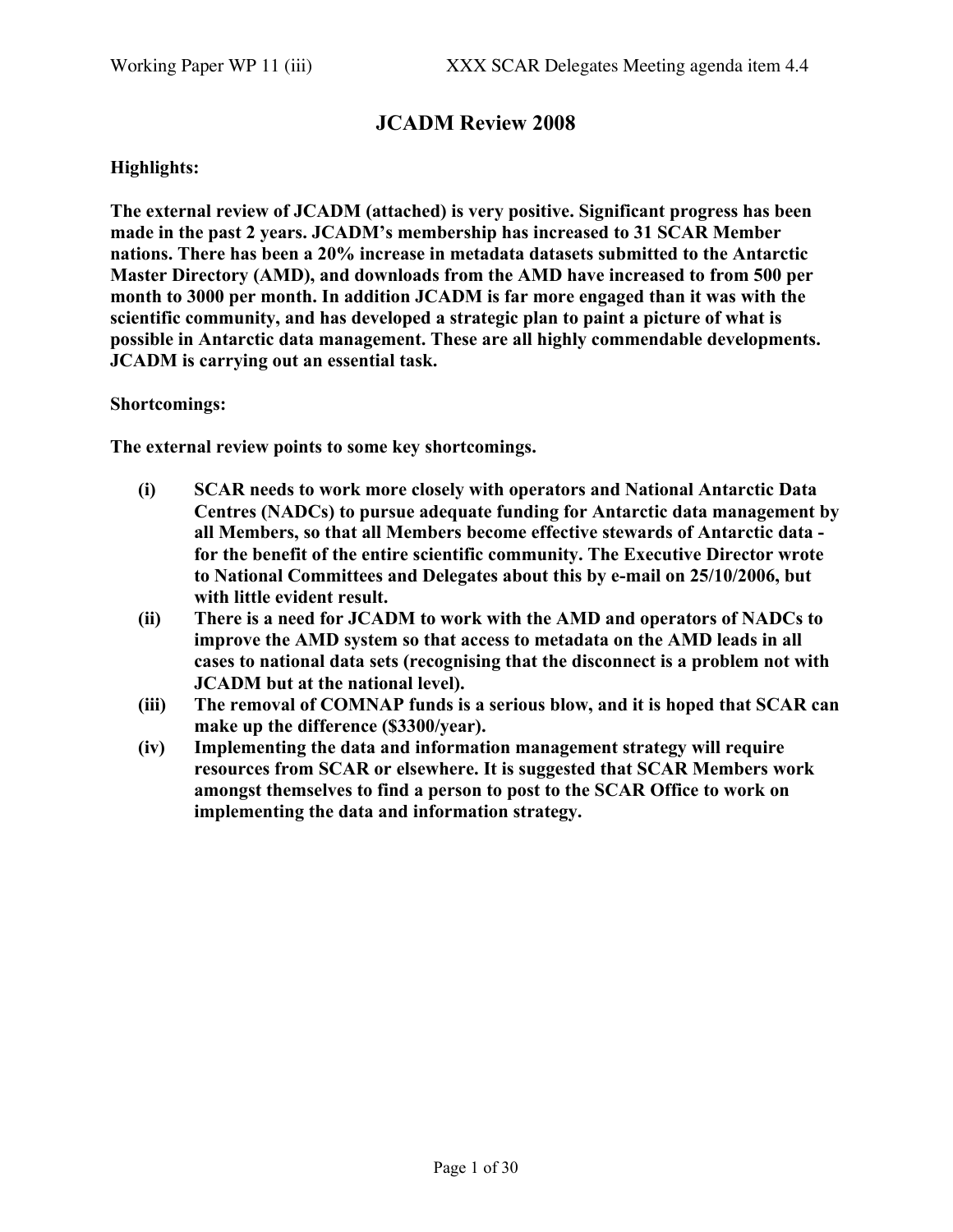#### JCADM REVIEW 2008

## SCAR/COMNAP Standing Committee on Antarctic Data Management (STADM)

Lesley Rickards (Chair), BODC Maurizio Candidi, Physical Sciences SSG Ad Huiskes, Life Sciences SSG Colin Summerhayes, SCAR Berry Lyons, Director Byrd Polar Research Center, Ohio State (LTERs) Alessandro Capra, Geosciences SSG Antoine Guichard, COMNAP

24 June 2008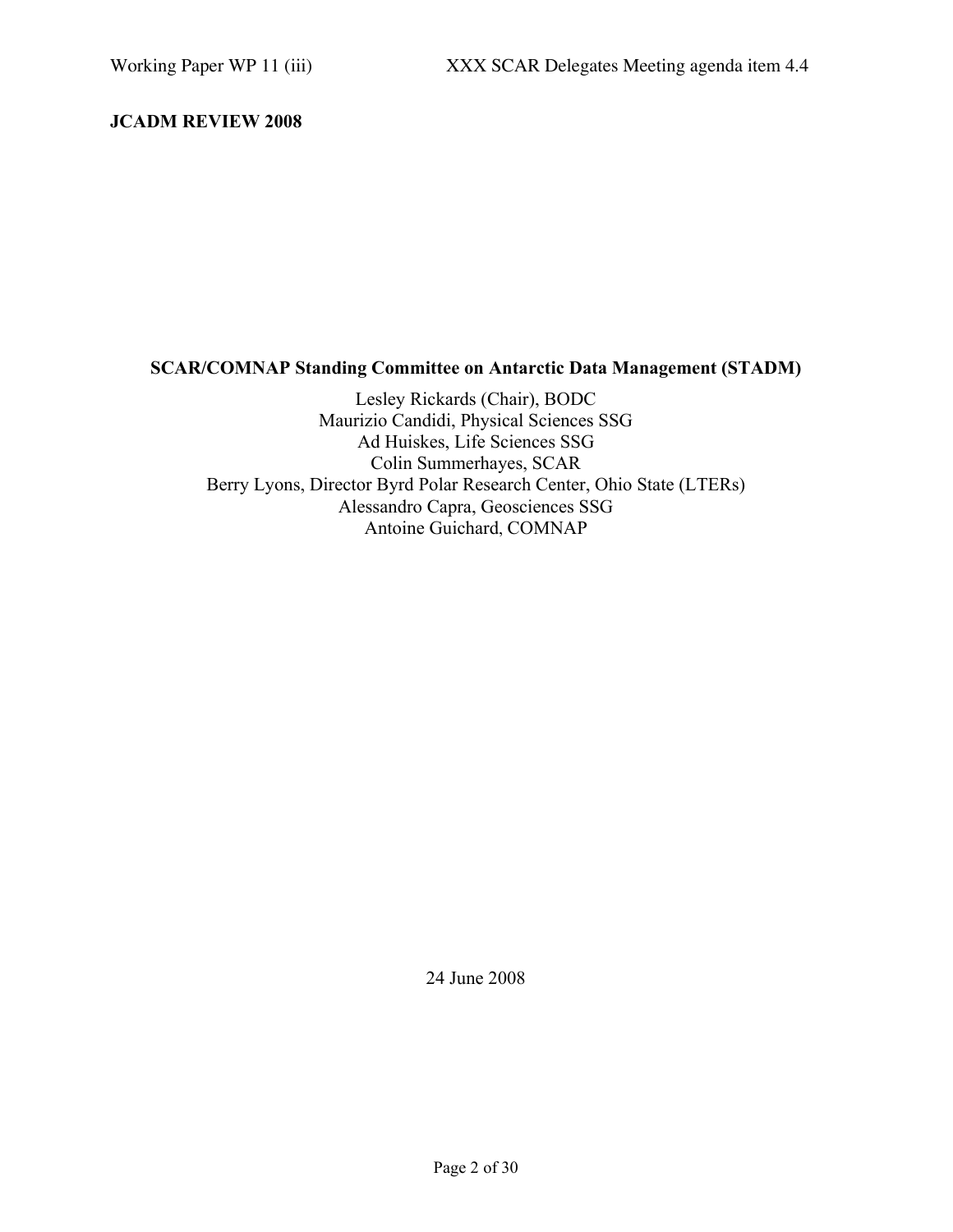# **Contents of Report**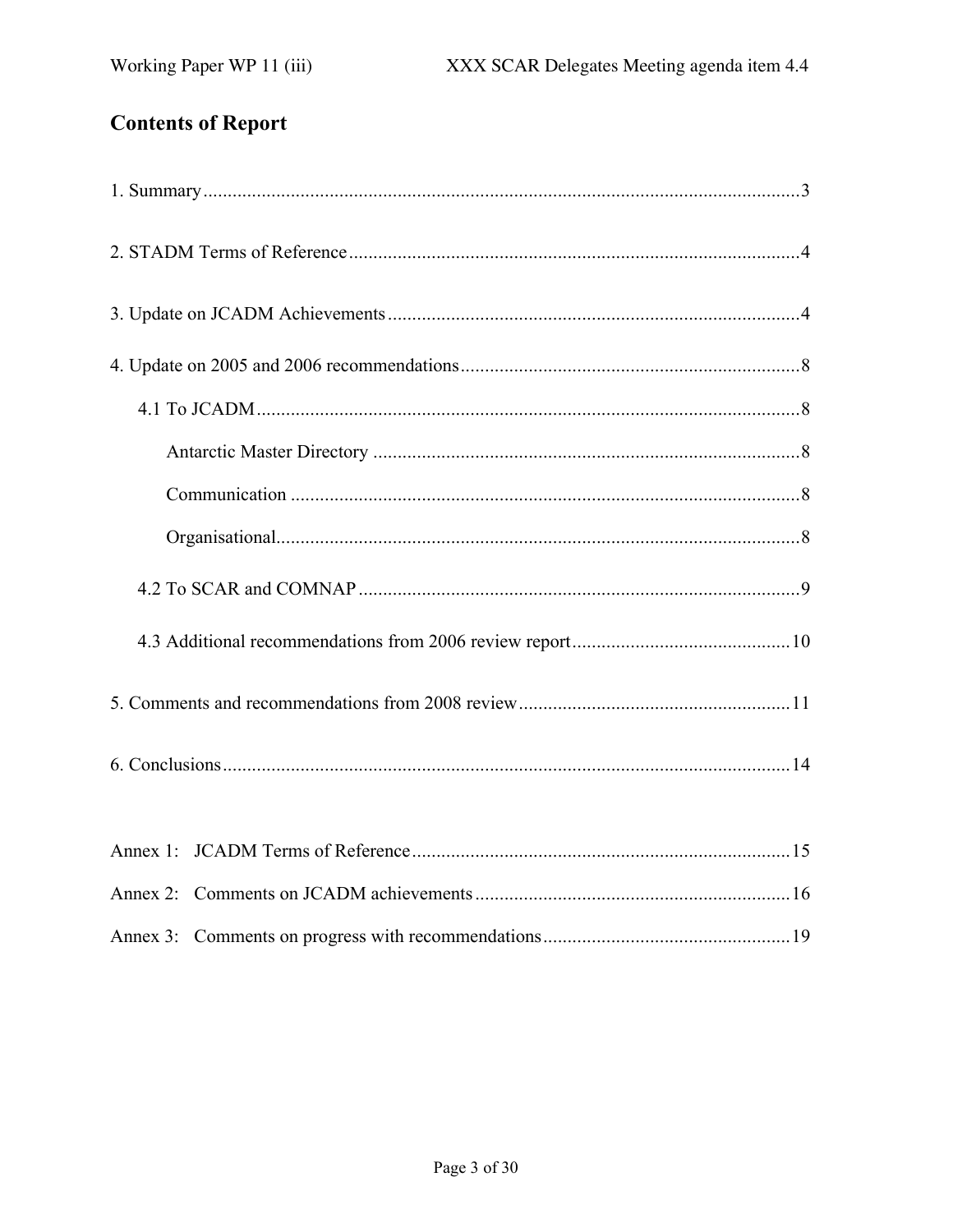## 1. Summary

In June 2008, the SCAR/COMNAP Standing Committee on Antarctic Data Management (STADM) conducted a review of the SCAR/COMNAP Joint Committee on Antarctic Data Management (JCADM) on behalf of SCAR and COMNAP. STADM comprises two independent members, three representatives from SCAR Scientific Steering Groups (SSGs) and two members from COMNAP. This review was carried out by e-mail rather than by a face-to-face meeting. Unfortunately, several members of STADM were unable to provide input on the short time scale available. Taco de Bruin (NIOZ), Chief Officer JCADM, and NADC manager for Netherlands was consulted for input on the current status of JCADM. The task of this review has been to look at the latest JCADM report and supporting documentation, compare it with the recommendations from the JCADM Review Report from 2005 and the interim Review Report from 2006, and report on this to SCAR and COMNAP at the July 2008 meetings of the SCAR and COMNAP Executives.

This report documents the review and presents the findings and recommendations of STADM. The STADM Terms of Reference are given below. Following the Hobart meetings in July 2006, SCAR and COMNAP agreed on a revised set of Terms of Reference for JCADM. These are given in Annex 1.

It should be noted that at the meeting in Hobart, July 2006, COMNAP decided to stop providing funding JCADM in 2009. In one respect this is positive as the reason given was that "The group now showed maturity and seemed to have reached the point where it could sustain itself". In other respects it is disappointing as the whole Antarctic data management activity is grossly under-funded. Thus from 2009 onwards, JCADM will become a SCAR (-only) Standing Committee on Antarctic Data Management, funded by SCAR. When this takes place, SCAR may need to reconsider the arrangements for reviewing JCADM.

STADM concluded the review with a generally very positive evaluation of JCADM. STADM feels that JCADM performs a necessary function and should be continued. STADM judged that JCADM is meeting its new Terms of Reference. The achievements of JCADM since the 2005 Review and 2006 Interim Review are noted in Section 3. STADM has assessed progress on the recommendations from the 2005 and 2006 reviews (Section 4). Finally, further recommendations are given that should help to improve the performance of JCADM and its value to the scientific community (Section 5).

It should be noted that there are major challenges for JCADM as a (voluntary) organisational body, in the long term stewardship and management of Antarctic data. These include resourcing of JCADM member NADCs at the national level and building an efficient internal organisation, resulting in an active involvement of all JCADM members

One major new task to have been completed has been the development of a draft SCAR Data and Information Management Strategy. Although the purpose of this document is to review JCADM, a short comment on the draft strategy is provided.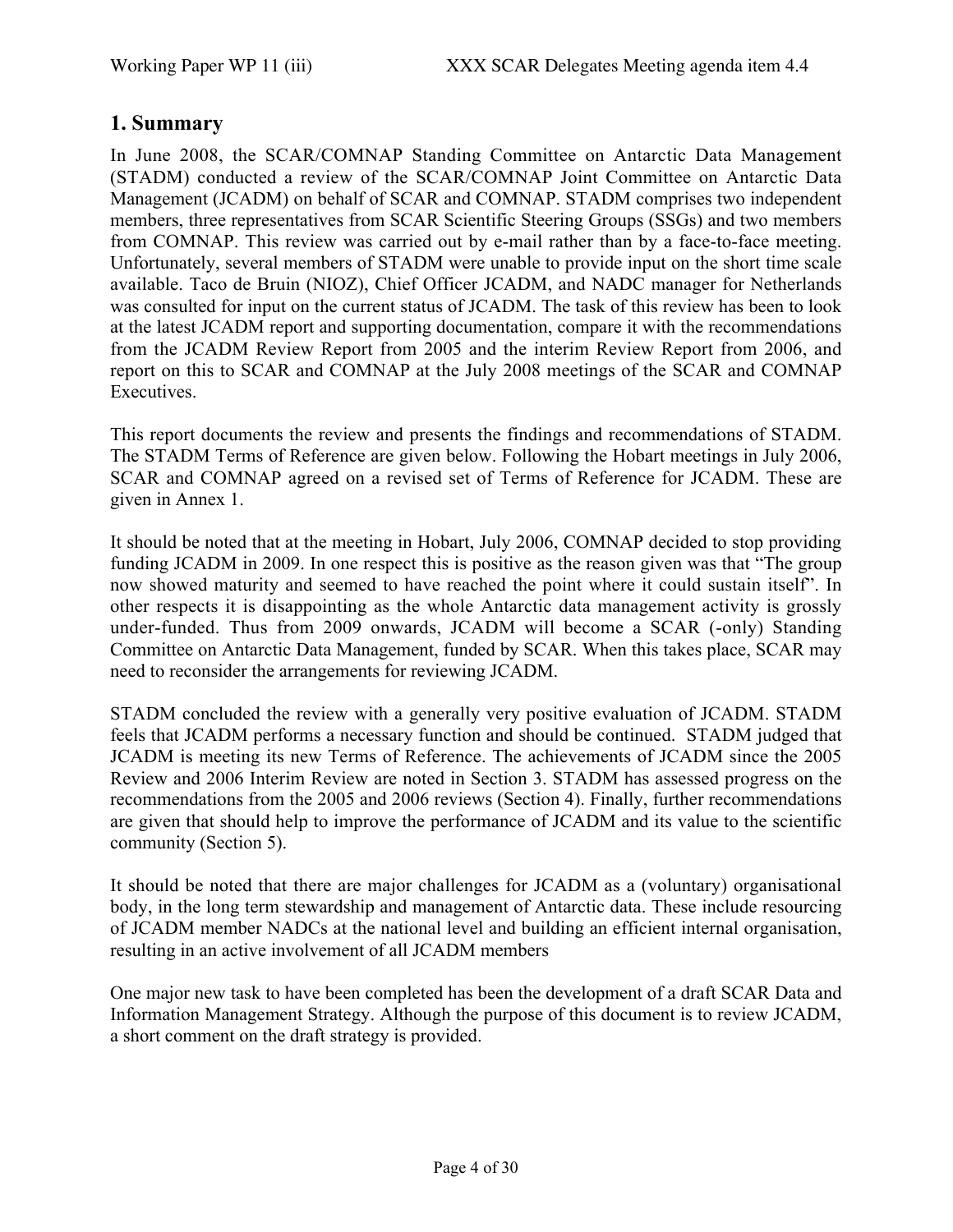# 2. STADM Terms of Reference

The current Terms of Reference for STADM are as follows:

- Oversee the work of the Joint SCAR/COMNAP Committee on Antarctic Data Management (JCADM) to ensure that the Antarctic Master Directory (AMD) will meet the needs of the scientific community and is progressively achieving increased utilization.
- Evaluate and provide the SCAR and COMNAP Secretariats prior to the SCAR and COMNAP Meetings in St Petersburg in June/July 2008 with feedback on the JCADM reports, including recommendations on the future direction and funding of the project.
- Advise the SCAR/COMNAP executive committees (meeting in St Petersburg in June/July 2008), through the SCAR and COMNAP Secretariats, on whether to continue to make provision for payments to the GCMD according to their delivery against JCADM requirements.

The ultimate objective is to facilitate the achievement of Antarctic Treaty article IIIc (Contracting Parties agree that, to the greatest extent feasible and practicable: c. scientific observations and results from Antarctica shall be exchanged and made freely available.)

# 3. Update on JCADM Achievements

JCADM achievements since the last review are given below. A more detailed review and comparison with the status at the two previous reviews are provided in Annex 2.

#### *Recruitment of new NADCs*

- JCADM has welcomed the representative from Pakistan.
- JCADM has now membership from the following 31 nations: Argentina, Australia, Belgium, Bulgaria, Canada, Chile, China, Estonia, Finland, France, Germany, India, Italy, Japan, Korea, Malaysia, Netherlands, New Zealand, Norway, Pakistan, Peru, Poland, Russia, Spain, South Africa, Sweden, Switzerland, Ukraine, United Kingdom, United States, and Uruguay.

#### *Capacity building workshops*

- JCADM organised international capacity building workshops, during the JCADM-10 meeting in Hobart, Australia, July 2006 and the JCADM-11 meeting, Rome, Italy, September 2007.
- The capacity building workshop in Rome was a two day workshop, prior to the JCADM-11 meeting. This workshop (and the JCADM-11 meeting) was attended by a record number of representatives from 20 countries. Financial support by the Italian government and the Partnership for Observation of the Global Ocean (POGO) is kindly acknowledged.
- The reports of these meetings, including lists of action items, were provided to STADM.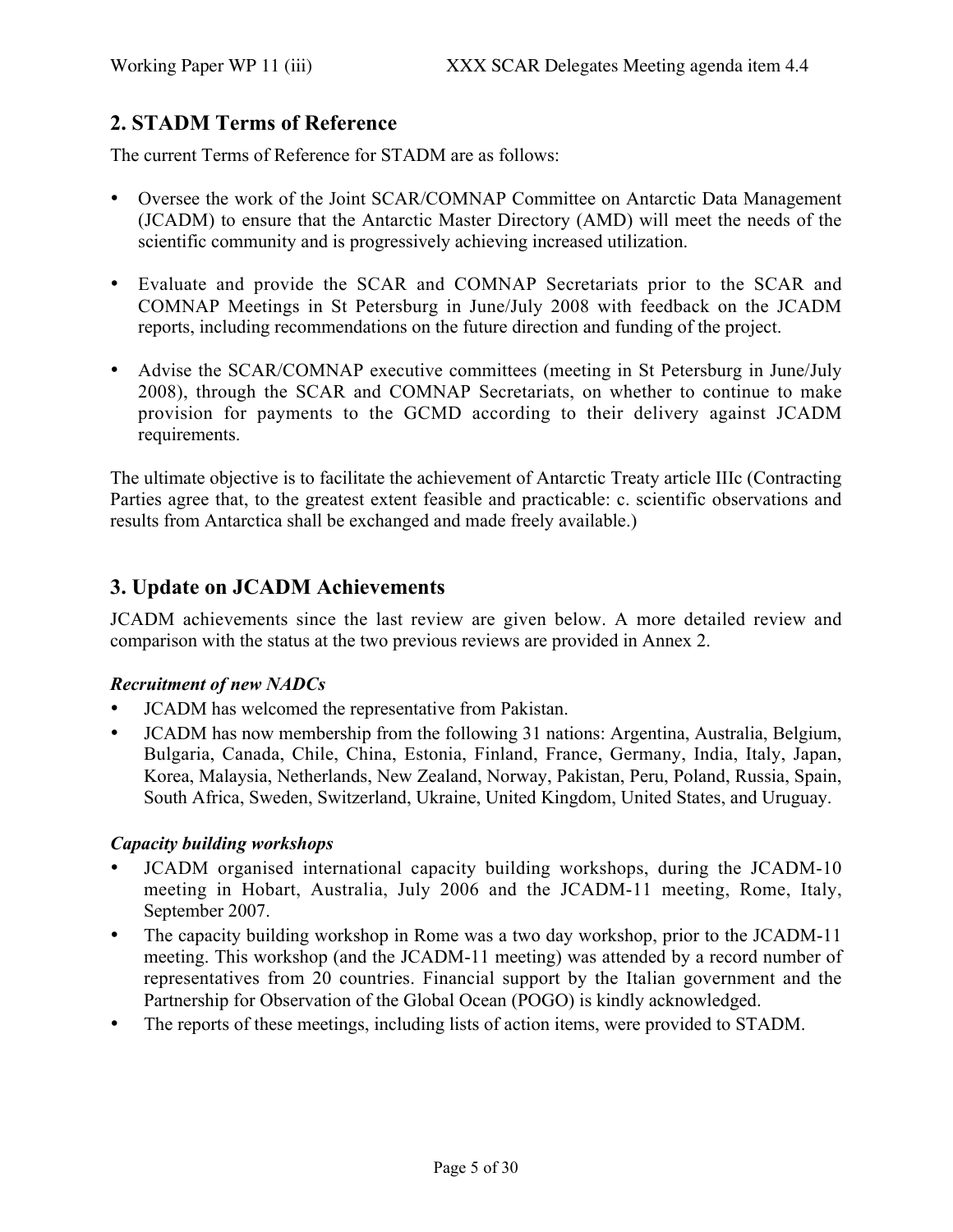#### *Provision of advice on standards and policies*

• This continues to be good; information on web site showing how to set up and run and NADC, add metadata to AMD/GCMD, etc.

#### *Communication between NADCs*

- This continues to be good through an annual meeting of JCADM, a work plan and action list from the meeting with tasks distributed amongst members, and an active Chief Officer.
- New rules of procedure have been developed to ensure smooth running of JCADM

#### *Antarctic Master Directory (AMD) and the Global Change Master Delivery (GCMD)*

- The Antarctic Master Directory (AMD) is the world's largest on-line directory of Antarctic data set descriptions (DIFs = Data Interchange Format directory records).
- The number of data set descriptions has grown from 3907 in July 2006 to 4673 in May 2008. See Figures 1 and 2.
- The number of nations contributing their data set descriptions has grown from 23 nations in July 2006 to 25 nations in May 2008. Also, the SCAR-MarBIN project and large (Remote-Sensing) organisations also contribute.
- The statistics show a tremendous increase in usage of the AMD since the start of the International Polar Year (IPY) in March 2007. The number of downloads (of data set descriptions -DIFs) has grown from a steady 500 per month since January 2004 to about 3000 per month since March 2007 – see Figures 3 and 4.
- Nineteen countries have set up national portals; these are accessed from the AMD web-site.
- Using a specialised GCMD portal (Antarctic Master Directory) continues to be a cost effective solution
- The relationship with GCMD continues to be good, and GCMD staff are helpful; they attend JCADM meetings and participate in capacity building

## *JCADM made a major contribution to IPY Data and Information Strategy published in the IPY framework document*

- JCADM as a data infrastructure is part of the IPY Data and Information Service (IPYDIS)
- The JCADM Chief Officer is one of the two co-chairs of the IPY Subcommittee on Data Policy and Management.
- Individual JCADM members are active in a whole suite of IPY projects.

## *Draft SCAR Data and Information Strategy*

- JCADM and SC-AGI (Standing Committee on Antarctic Geographic Information) have prepared a comprehensive draft SCAR Data and Information Strategy
- The first version was provided to the SCAR Executive Director for comments
- Subsequently an updated version has been made available to the SCAR Executive and the SCAR Delegates, for discussion and adoption at the St. Petersburg and Moscow meetings in July 2008.
- A poster has also been designed to provide an overview of the strategy.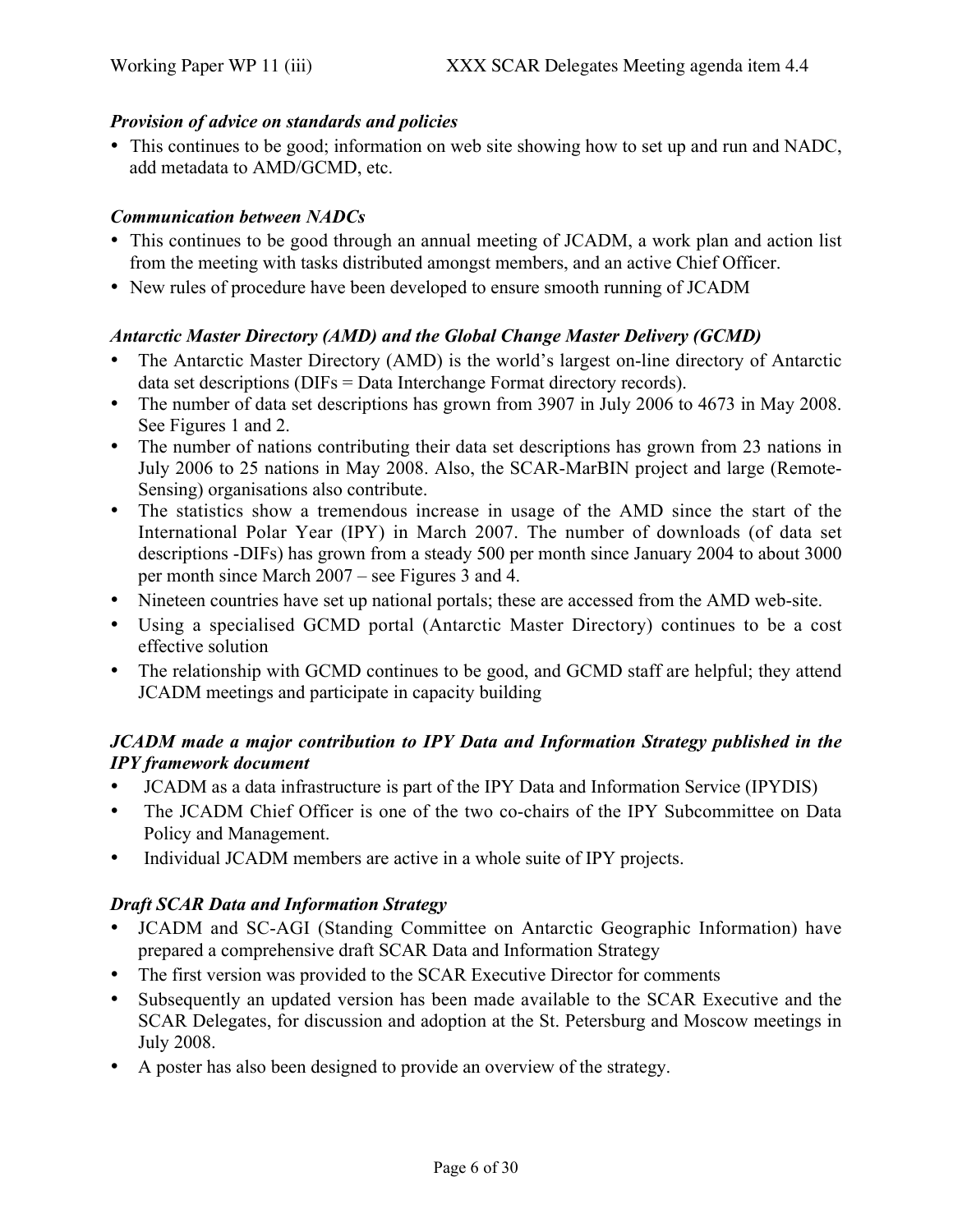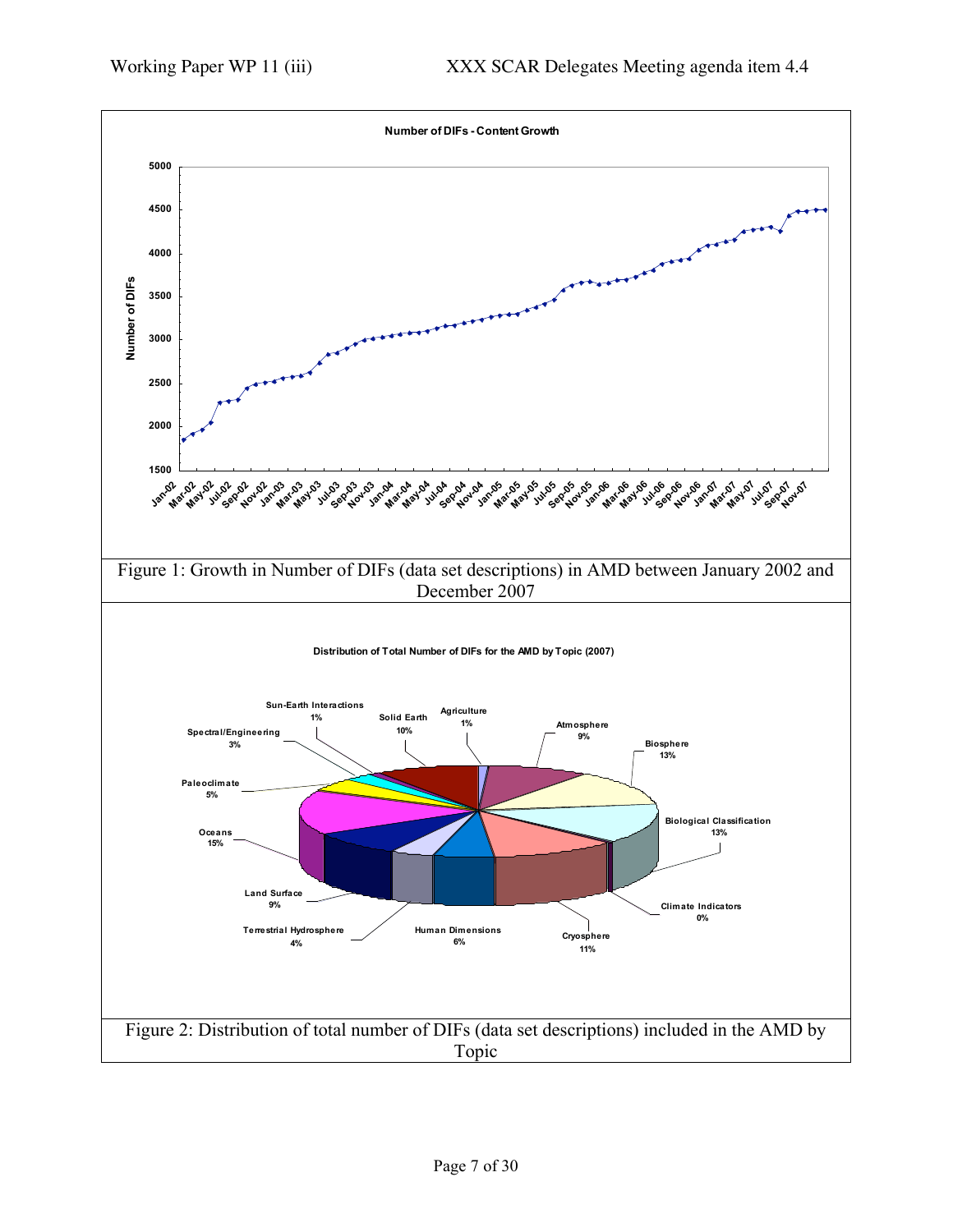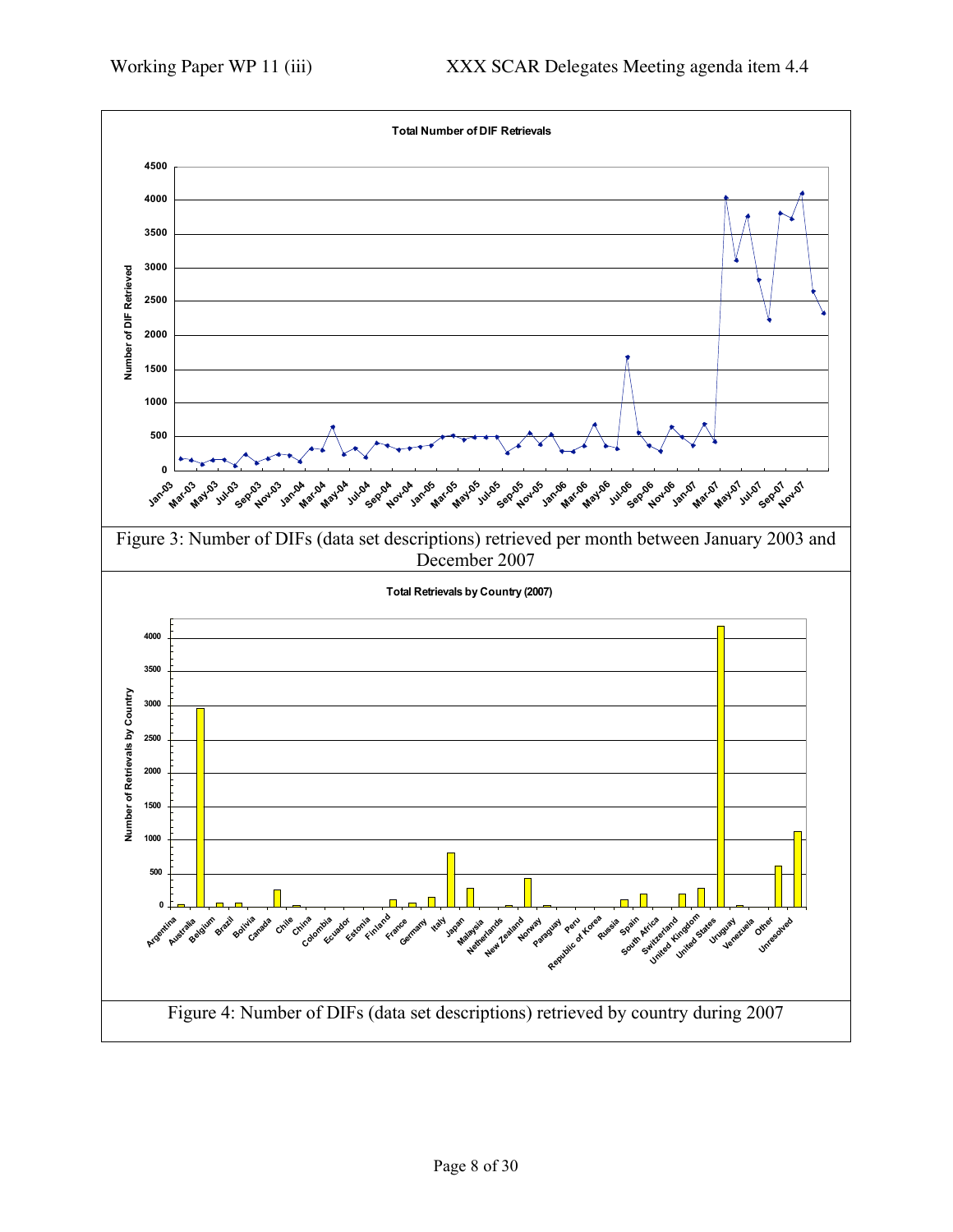## 4. Update on 2005 and 2006 recommendations

STADM has worked through the 28 recommendations from the 2005 JCADM Review, where still appropriate, and assessed the progress of each one. This is given in detail in Annex 3. Below some brief comments are provided on progress divided into the same sections as in the original (2005) report. Comments on the four new recommendations from the 2006 Review are also provided.

#### 4.1 To JCADM

#### Antarctic Master Directory (AMD)

Thirteen of the 2005 recommendations related to the AMD. A number of these (1-4, 7, 12, 13) relate to ongoing activities and as the figures above show, there is a healthy increase in submission to and retrieval from the AMD. The activities of JCADM have resulted in an increase of data descriptions of about 20% since 2006. This provides a clear sign that Antarctic scientists are increasingly aware of the importance of the AMD and the necessity to enter metadata. The AMD is actively used, increasingly so since the start of IPY. More metadata descriptions (45%) are now linked to data sets available online.

Other recommendations relating to including links with other metadata catalogues and data set described elsewhere in GCMD (4, 8-11) have made some progress, as has investigation of adding further keywords (5-6), but there is further work to do here.

#### Communication

Good progress has continued with recommendations 14-16 relating to communication. JCADM is now much more engaged with the scientific community, through participation in the meetings of the Chief Officers of the SSGs and of the SCAR Executive Committee. Opportunities are taken where ever possible to promote JCADM by presentations, posters, etc.

A new web site has been developed, which is attractive, clear and easy to navigate. However, the News items are old – the most recent one is from a year ago. STADM suggests that the News section be removed if it is not regularly updated.

#### **Organisational**

The three recommendations (17-19) relating to JCADM reporting are ongoing activities – however these recommendations have been acted upon and the reporting is operating smoothly. A work plan is available for 2007-08, with action items linked to the JCADM terms of reference. Each action item has one or more people allocated responsibility for that item. It remains to be seen how realistic the work plan has been (i.e. what percentage of the items have been addressed) within the limited resources available.

Links continue to be developed with other organisations. Capacity building in terms of training and setting up new NADCs is good; however capacity in terms of extra resources being available at the national level to carry out data stewardship remains in need of improvement.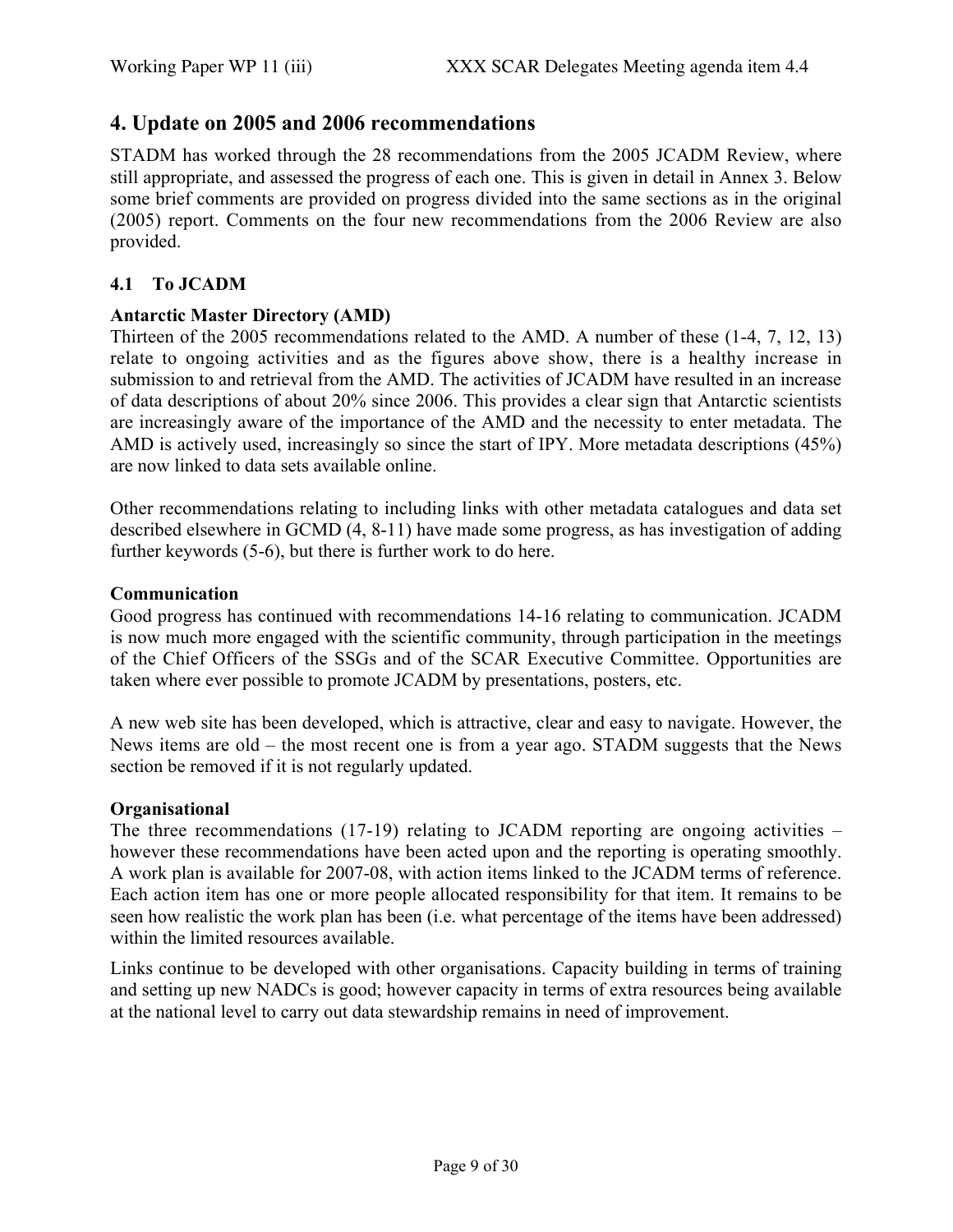### 4.2 To SCAR and COMNAP

Seven recommendations (22-28) were made to SCAR and COMNAP in the 2005 review. Some progress has continued to be made on all of these. One outcome was the creation of an advisory structure comprising the Chief Officers of the SCAR SSGs, experts in data management and COMNAP representatives, to provide guidance to JCADM and to evaluate its reports (i.e. STADM)*.* This has worked fairly well, but SCAR may wish to revisit this arrangement following the withdraw of COMNAP support for JCADM and, for example, nominate others to STADM. If STADM remains in some form and there is to a further review in two years, it would be beneficial if this was a face to face meeting to ensure that all members of STADM have proper opportunity to give their views and recommendations.

Apart from the SSG link through STADM, further relationships are being forged with the SSGs. JCADM is now much more engaged with the scientific community, through attending meetings of the Chief Officers of the SSGs, by adding a JCADM representative to the Steering Committee of each Scientific Research Project (SRP), and by making presentations to and listening to the requirements of the SSGs and SRPs during their meetings in Hobart (July 2006) and Rome (September 2007). This needs to continue in the future - with presentations being made to the SSGs where possible.

JCADM members have continued to work with the IPY Data and Information Service (IPYDIS) as is evident from the work plan and reports. JCADM as a data infrastructure is part of the IPYDIS. The JCADM Chief Officer is one of the two co-chairs of the IPY Subcommittee on Data Policy and Management. Individual JCADM members are active in a whole suite of IPY projects. However this link is not visible on either the JCADM or IPYDIS web site and this should be addressed.

A high level data link has been added to the SCAR web pages which both raises the visibility and makes for easier access to the JCADM web-site. There is no obvious link to JCADM or the AMD from the COMNAP web-site; but perhaps this is no longer so relevant.

The removal of COMNAP funding is a serious blow. The AMD has proved a very useful mechanism for describing the wealth and variety of Antarctic data. STADM hope that SCAR will be able to find funds to cover the cost of the AMD.

There is little or no evidence that SCAR and COMNAP have encouraged managers of National Antarctic programmes to consider developing and applying methods to ensure submissions to AMD at the national level within a specified time frame (possibly following the Australian and USA examples). STADM would like to be updated as to whether there is a panorama of actions being undertaken in the various countries to ensure that metadata (and data) is submitted.

JCADM, together with Standing Committee on Antarctic Geographic Information (SC-AGI), has taken forward the recommendation to SCAR and COMNAP to develop a Data and Information Strategy. Further comments on this can be found below.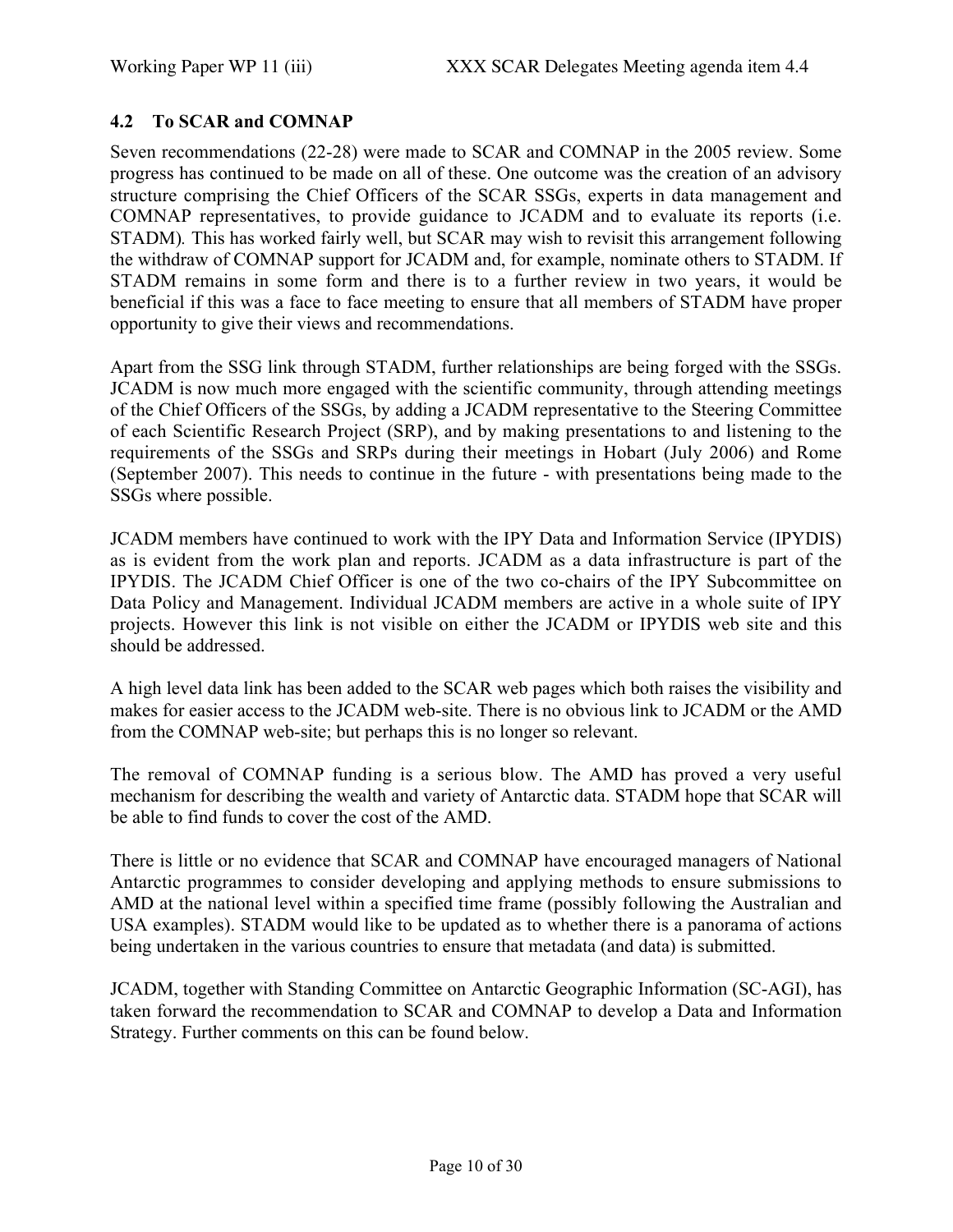#### 4.3 Additional recommendations from 2006 review report To JCADM:

• Provide a series of metrics annually to measure progress with AMD.

STADM notes that information from the AMD has been extracted relating to new input and downloads. Some of this is included in Figures 1 to 4. This is useful and should be continued. Some of the figures could be included on the JCADM web site. It would be helpful if the figures and statistics could be made into a brief report.

• Develop the action list, which includes the 2005 Review recommendations, into a forward look or plan of activities for the next 2-3 years, which could include joint projects with IODE or SCAR-MarBIN/OBIS. This will allow ongoing activities and reporting to be seen separately from one-off tasks.

STADM notes that a work plan has been developed for 2007-08, in line with the new Terms of Reference. In addition, the draft SCAR Data and Information Policy has been written, which gives priorities for the future direction for both JCADM and SC-AGI. The Draft Plan suggests:

"To create focus for JCADM and SC-AGI, particularly given the limited resources that each group can mobilise, it is suggested that the work of both groups be bounded by an annual or two-yearly work-plan, informed primarily by the strategic recommendations made in this document and the terms of reference for each group. It is anticipated that these work-plans will be relatively detailed, with actions prioritised around those bodies of work that require attention in the short (within year 1), medium (within years 2-3) and long-term (within 3+ years).

The execution of these plans will rely to a large degree on the SCAR Executive also taking a lead role in several of the initiatives raised within this document."

Update the JCADM web-site – for example the latest news item is from 2004. STADM understands that a new web site is under development and recommends that it is launched as soon as possible.

The new web site was launched in 2006: it is attractive and easy to navigate with much useful information. However the news items are out of date. Links with IPYDIS are not clear: there is no mention of IPY on web site. It is evident that much work has been done with IPYDIS from action lists, but it is puzzling that there is apparently nothing on the website. Equally there is nothing about JCADM on IPYDIS website either. The 2007-2008 work plan has as an item "Develop an FAQ section on the JCADM web site". The first version was due on 1 November 2007: this is not yet visible on the web site. So although good progress has been made, there is further work to do.

## To SCAR and COMNAP:

• To work with JCADM to pursue adequate funding/resourcing for NADCs to allow them to move from managing metadata to the long-term stewardship of data where appropriate.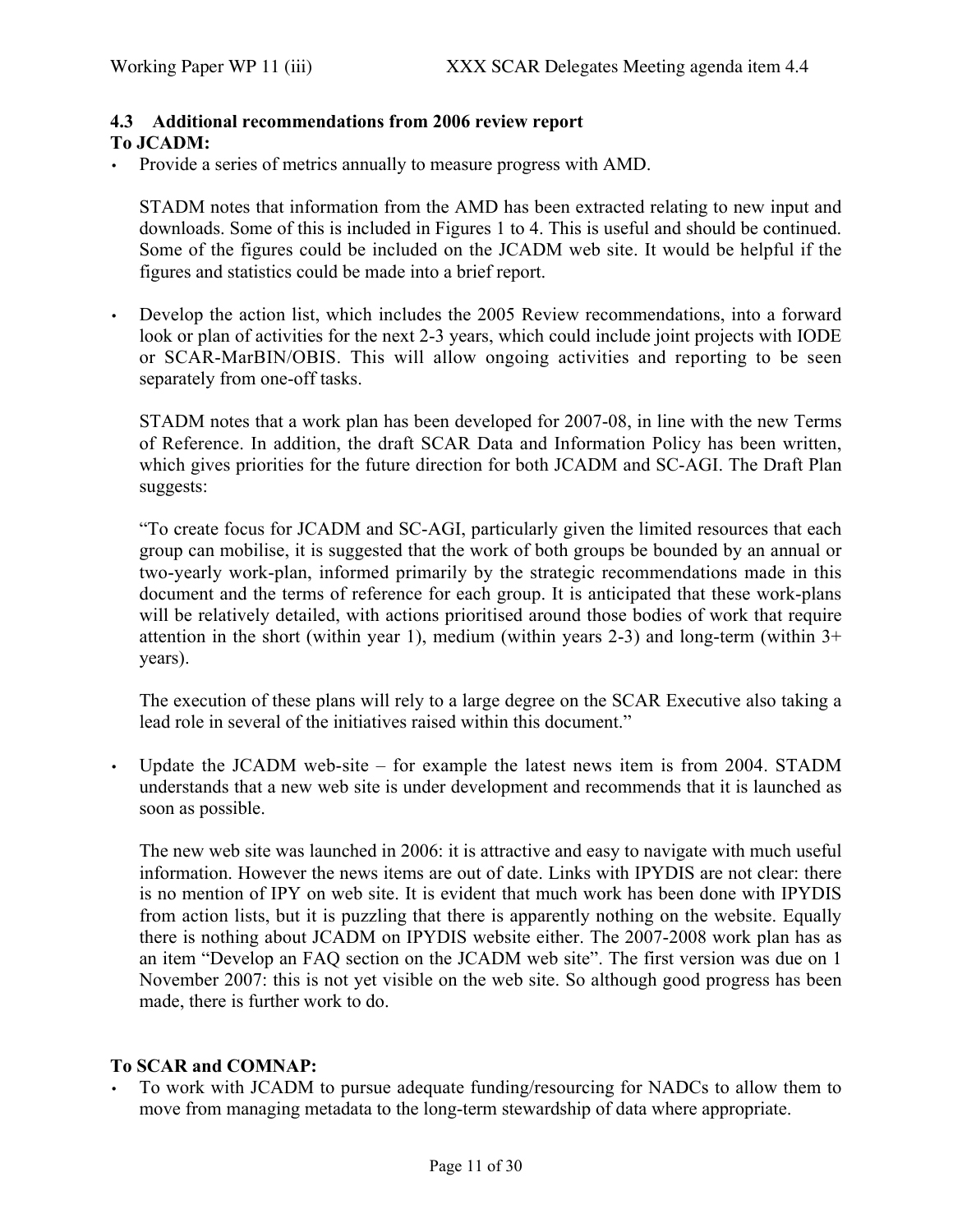It could be argued that this is the most important recommendation, but little progress is evident. STADM notes that an official letter was sent from SCAR to all national SCAR Committees urging them to ensure that NADCs are staffed and equipped to appropriate levels, and that NADC managers have sufficient resources to participate in annual JCADM meetings. However, this does not appear to have resulted in any improvement. There is also a move to urge funding agencies to provide additional funding for online access to data sets, although there are probably issues other than funding here.

## 5. Comments and recommendations from the 2008 Review

A number of issues come out of the 2008 review, which are outlined below. JCADM has made much progress over the year on implementing the recommendations of the 2006 (and 2005) review. All of the recommendations to JCADM have either been addressed or are well underway It should be noted that a number of these relate to ongoing activities which need to be monitored from year to year. The majority of the recommendations to SCAR and COMNAP have also been addressed.

The Antarctic Data Management System as a whole is evolving slowly, especially in the effort of populating the metadata database. JCADM are to be congratulated on their plans of trying to steer the development of JCADM from metadata to direct access to the data. It is a formidable task for a group that is under-funded, and STADM does not expect this will evolve rapidly – although it is to be encouraged.

STADM notes that progress with AMD has continued to be good, but there are still issues with the GCMD, and thus AMD, names used to describe data categories. STADM wishes to stress again the need to introduce keywords and fields for the astronomy community, which is going to grow within SCAR when the International Astronomical Union joins SCAR as a member Union in St. Petersburg. STADM understands that some progress has been made in this field, for example, some metadata have been entered and are retrievable in the system. However, the general directory that appears when you enter the AMD does not show this. We understand that the keywords are an issue with GCMD rather than JCADM, but we would encourage JCADM to take some action to resolve this.

It is very commendable that the JCADM Officers put so much effort in advising national data centres on how to preserve their data and in encouraging SCAR members to establish data centres and providing advice on how to operate these.

STADM also commends JCADM for their provision of ample information about its activities both on its website and, in the near future, with a newsletter. Again, information about the activities of JCADM is of the utmost importance but it will take time to compile and edit a newsletter, time that is in short supply to the JCADM Officers. With the financial input of COMNAP terminating next year, STADM is concerned as to whether JCADM will have the means to sustain such a newsletter. Whatever budget is left to JCADM should be used for the priority task of populating the AMD and instructing newcomers how to do this.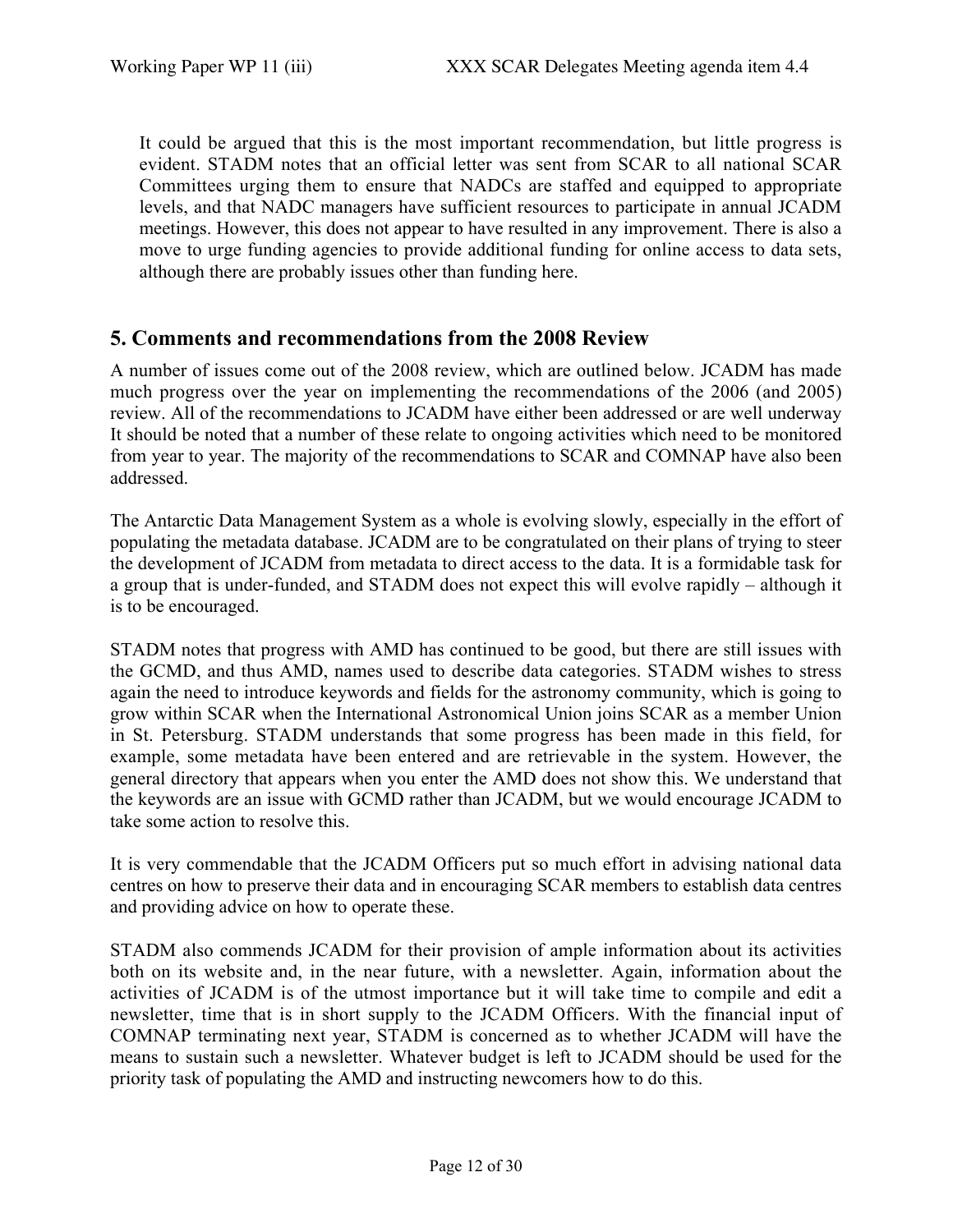STADM's greatest concern about the Antarctic Data Management at present is not so much the fact the metadata continues to come in at a slow pace, especially with non-physical data, but that – although the situation is improving - it is still rather difficult to find the actual data. One member of STADM comments: "Many metadata exist but when clicking on 'get data' I am directed to a website that cannot be found, or it is in a language that I don't speak, or the data are so well concealed that they cannot be found. I exaggerate only a little bit. I wonder whether it is not possible that the actual data can be addressed using a uniform procedure. I know that this puts a heavy burden on the shoulders of the data managers of JCADM and the NADCs, but I think it is the only way to get easy access."

This is even more important now that we are in the middle of the IPY. STADM notes that we promised ourselves and the world that the 4th IPY would leave a database as a legacy.

STADM notes a further problem that exists is that many scientists can become overwhelmed with the request to submit data to a database from various sides and by the fact that it seems not simple to submit any data. Some data sets could easily be submitted to five or six different databases. These may all be related already, so it would be helpful if scientists knew that their data, once submitted, can be addressed automatically *via* the websites of international projects, programmes or whatever. If submission of data is made extremely simple an increased number of people may submit their (meta)data more readily.

STADM suggests that JCADM develops a system whereby the scientist is put through to the data submission facility in as few steps as possible. In summary: the system of data submission has to be 'idiotensicher' (German for idiot proof!).

With the support from COMNAP being terminated soon, this activity is likely to be even slower. STADM questions whether SCAR might expand its support. However, as SCAR's resources are not large, this would appear to be unlikely. Unless other sources of funding become available, STADM would advise JCADM to confine their task to the continued population of the AMD and the support to NADCs. It does not seem possible to extend the JCADM assignment in a time of shrinking support. However, JCADM are encouraged to continue to seek increased national funding and investigate other funding sources.

We note that there is a report produced by JCADM updating STADM on JCADM activities up to and including the JCADM-10 meeting, together with a review of the JCADM Work Plan for 2006-2007 (from the JCADM-11 meeting in September 2007). There is no separate report of the JCADM-11 meeting, but the work plan refers to notes from the day (e.g. in relation to performance indicators). This could have provided useful extra information. The 2007-2008 work plan is very useful as an indication of the work being undertaken currently. However, due to the timing of the Review - coming prior to the SCAR and JCADM meetings - STADM is not fully up to date with developments. Hence the progress noted above is likely to be an underestimate. Perhaps in the future, the status of items on the work plan could be indicated.

STADM notes various new activities since the last review, in particular (i) discussions on the future collaboration between JCADM and EGGI/SC-AGI, (ii) development of links with other organisations and projects including, for example, the Committee on Environmental Protection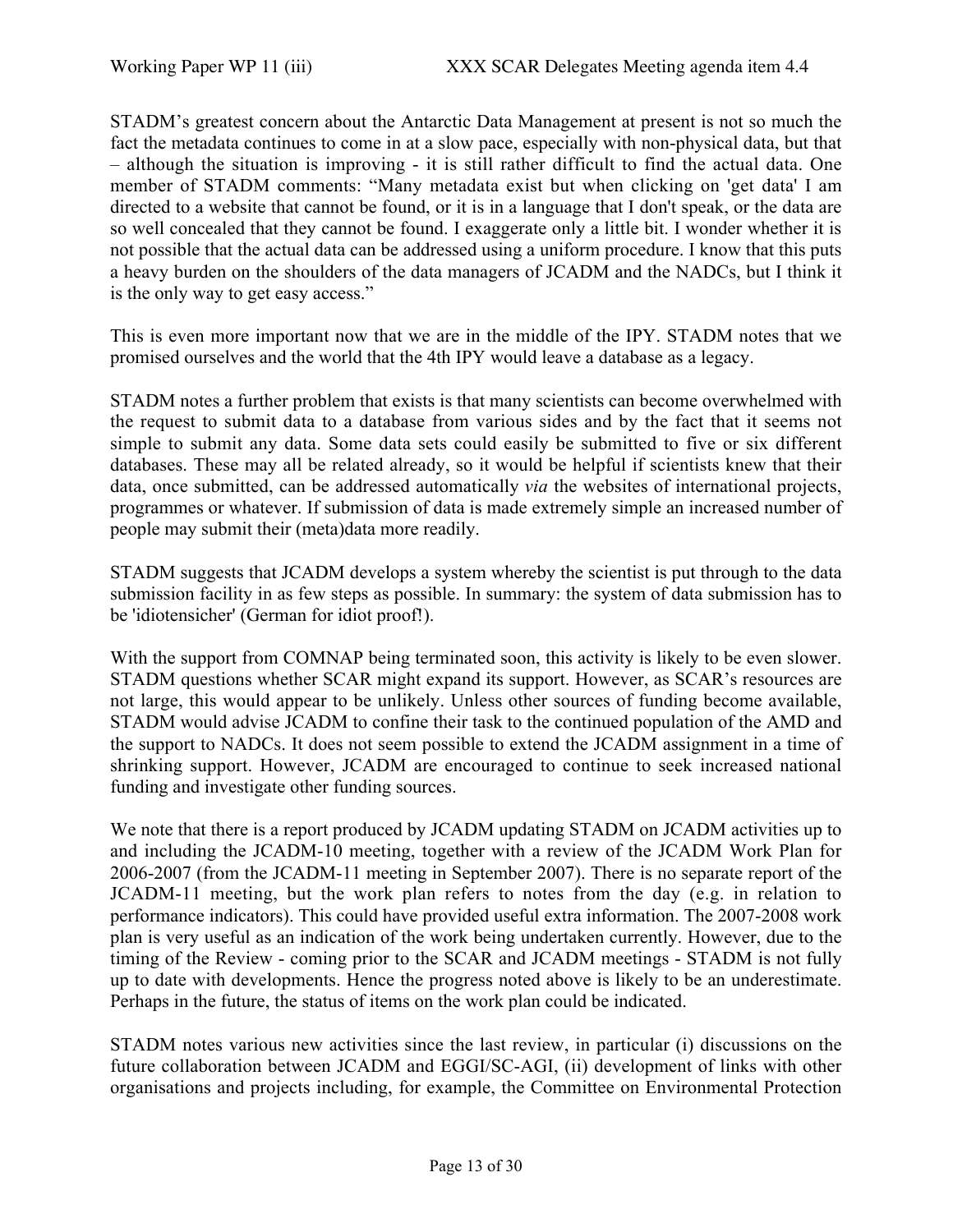(CEP), the planned Southern Ocean Observing System (SOOS) and the SCAR-MarBIN project, and (iii) production of a draft SCAR Data and Information Strategy, jointly with SC-AGI.

STADM notes the draft SCAR Data and Information Strategy document produced by JCADM and SC-AGI and complements them on such a comprehensive document which sets into perspective the major task ahead. Obviously implementing such a strategy will require significant resource. Data management plans should be part of any scientific project or grant proposal - and it should be carefully noted that data management is too important to be left to data managers alone. It should be part of good scientific practice. SCAR should not - and the draft strategy does not suggest this - set up another data centre system, but utilise the NADCs alongside the World Data Centre System, however this evolves in the future. It is also important to pursue the concept of instituting a dataset citation system.

Extra staff resource is fundamental to assist in implementing the strategy. Obviously SCAR does not have the resources to fund this, but investigation of other funding sources, including perhaps, the Sloan Foundation, the Partnership for Observing the Global Ocean (POGO) or the Nippon Foundation. Alternatively a SCAR member could second a member of staff for a period of time. The STADM Chair recommends this post be located alongside the SCAR Executive Director following the example of the IOC and its Technical Secretaries. Thus there is no problem when one JCADM Chief Officer completes their term of office and a new one takes on this role.

#### New recommendations:

#### To JCADM

- 1. Short report of metrics, perhaps added to the web site annually
- 2. Add astronomy keywords and investigate the best mechanism to link astronomical data in the **GCMD**
- 3. Ensure that the links to NADC web sites do indeed lead to NADC web pages these and not to the home page of the organisation which hosts the NADC
- 4. Develop NADC portals on the AMD portal page for those NADCs who currently do not have them
- 5. Provide higher visibility of JCADM within IPYDIS (i.e. mention on the web site of JCADM role)
- 6. Complete the FAQ section of JCADM web site
- 7. Distribute to STADM results of review of the AMD by JCADM and its user community
- 8. Work with SCAR to pursue adequate funding/resourcing for NADCs to allow them to move from managing metadata to the long-term archival and stewardship of data where appropriate

## To SCAR

- 9. Determine the future of STADM (and its composition)
- 10. If there is to be a further review carried out by STADM it should be face to face
- 11. Work with JCADM to pursue adequate funding/resourcing for NADCs to allow them to move from managing metadata to the long-term archival and stewardship of data where appropriate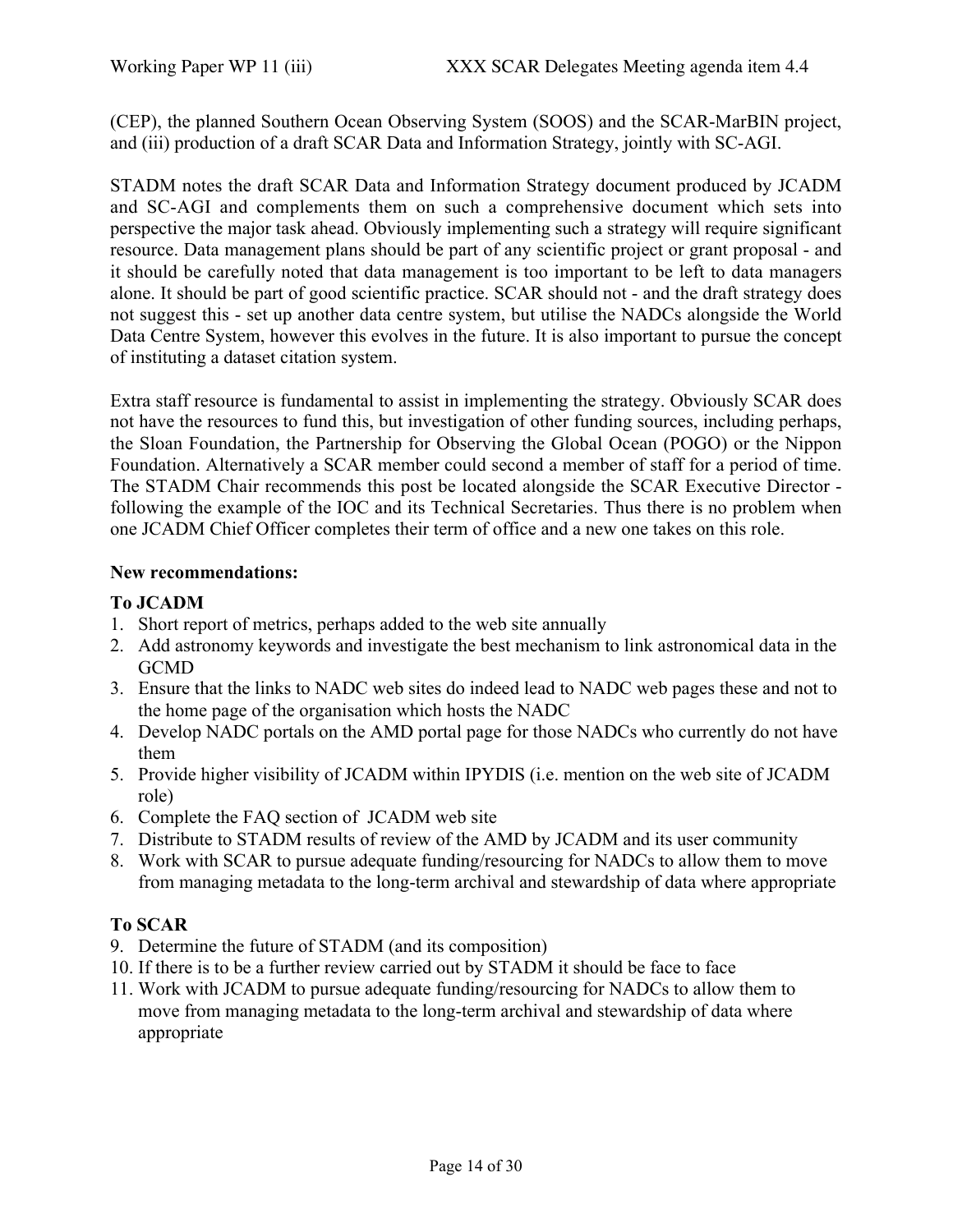# 6. Conclusions

STADM notes that the emphasis of the work of JCADM continues to cover three main activities:

- Metadata (populating the Antarctic Master Directory), including providing online access to data where ever possible
- Recruitment of new NADCs
- Capacity building for all NADC

It is the view of STADM that JCADM has operated well since 2006 and is pleased to note that JCADM has built on the progress made between the 2005 and 2006 reviews and taken the recommendations of the 2006 review to heart and (re)acted accordingly. In particular the work plan 2007-2008 gives a good overview of the activities of the committee.

The new Terms of Reference for JCADM, which will put more emphasis on facilitating access to scientific data, including reference to the relevant Antarctic Treaty obligations, are helpful. In future reviews it might be useful to review progress against each of these.

STADM concludes that JCADM is an active group, led by an enthusiastic and hard working Chief Officer, supported by two Deputy Chief Officers and NADC representatives. The Report on their activities to STADM is proof of that. Examples include:

- JCADM has recruited new NADCs
- JCADM has been active in the field of capacity building
- JCADM has been actively involved in IPY activities
- The number of data set descriptions in AMD has grown by 20% since 2006
- An increasing number of data set descriptions (45%) are linked to on-line data
- The AMD is been increasingly used
- Connections with SSGs and the SC-AGI have been developed and strengthened
- Links with other organisations have been intensified

STADM is of the view that JCADM has made very good progress with the recommendations made by the Review Team in 2005 and 2006. Over the last few years, under the leadership of Chief Officer Taco de Bruin JCADM has developed very well. The progress is impressive given the limited resources available.

However, there is still much to be done, in particular moving from compiling metadata for AMD to ensuring long-term stewardship of the data and ensuring proper resourcing for the NADCs to carry out this activity. An action to adopt a resolution at the SCAR and COMNAP Delegates meetings in Hobart, July 2006, led to an official letter from SCAR to all National SCAR Committees, requesting these to resource their NADCs adequately. Unfortunately this letter did not lead to any tangible results.

JCADM has managed to make considerable progress over the last three years. However, it must be careful not to be over ambitious and spread the limited resources too thinly. STADM feels it is important to focus on the high priority activities and hopefully the draft SCAR Data and Information Strategy will provide the framework for future development.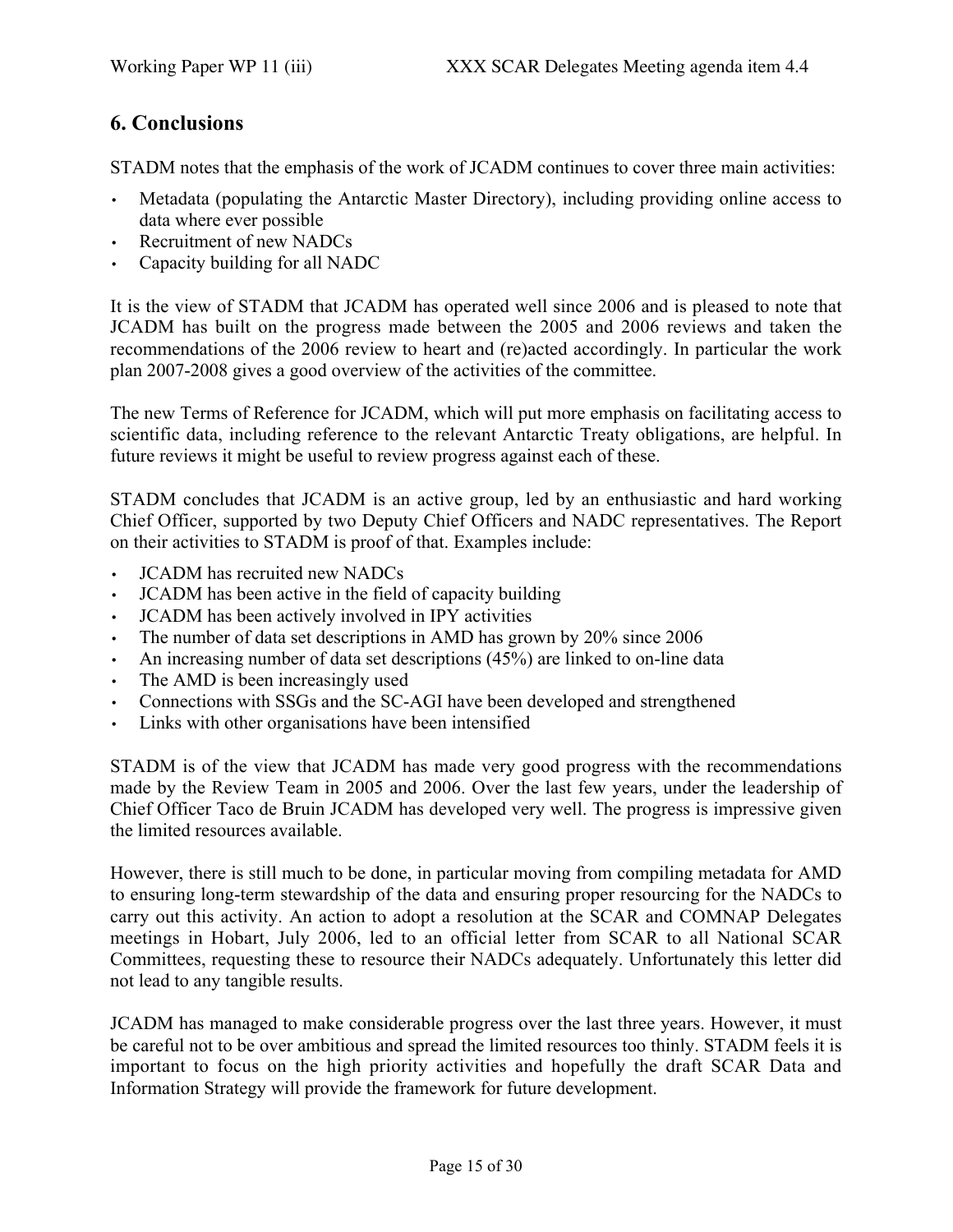# Annex 1: JCADM Terms of Reference

#### Terms of Reference of JCADM (as agreed by SCAR and COMNAP in 2006)

- 1. To promote long-term preservation and accessibility of scientific data relating to Antarctica and the Southern Ocean in sustainable repositories,
- 2. To assist in establishing Antarctic scientific data management policies, priorities and best practices,
- 3. To support the establishment and ongoing work of National Antarctic Data Centres, in accordance with ATCM XXII Resolution 4.1 (1998),
- 4. To encourage submission of scientific metadata and data to the Antarctic Data Management System,
- 5. To further improve and populate the AMD and provide guidance to the AMD host,
- 6. To provide linkages to other relevant data management systems and thereby enhance the ADMS,
- 7. In partnership with EGGI *[=SC-AGI]* to work with SCAR SSGs, COMNAP and the Antarctic Treaty Secretariat to identify and develop fundamental scientific datasets of value to the Antarctic Community.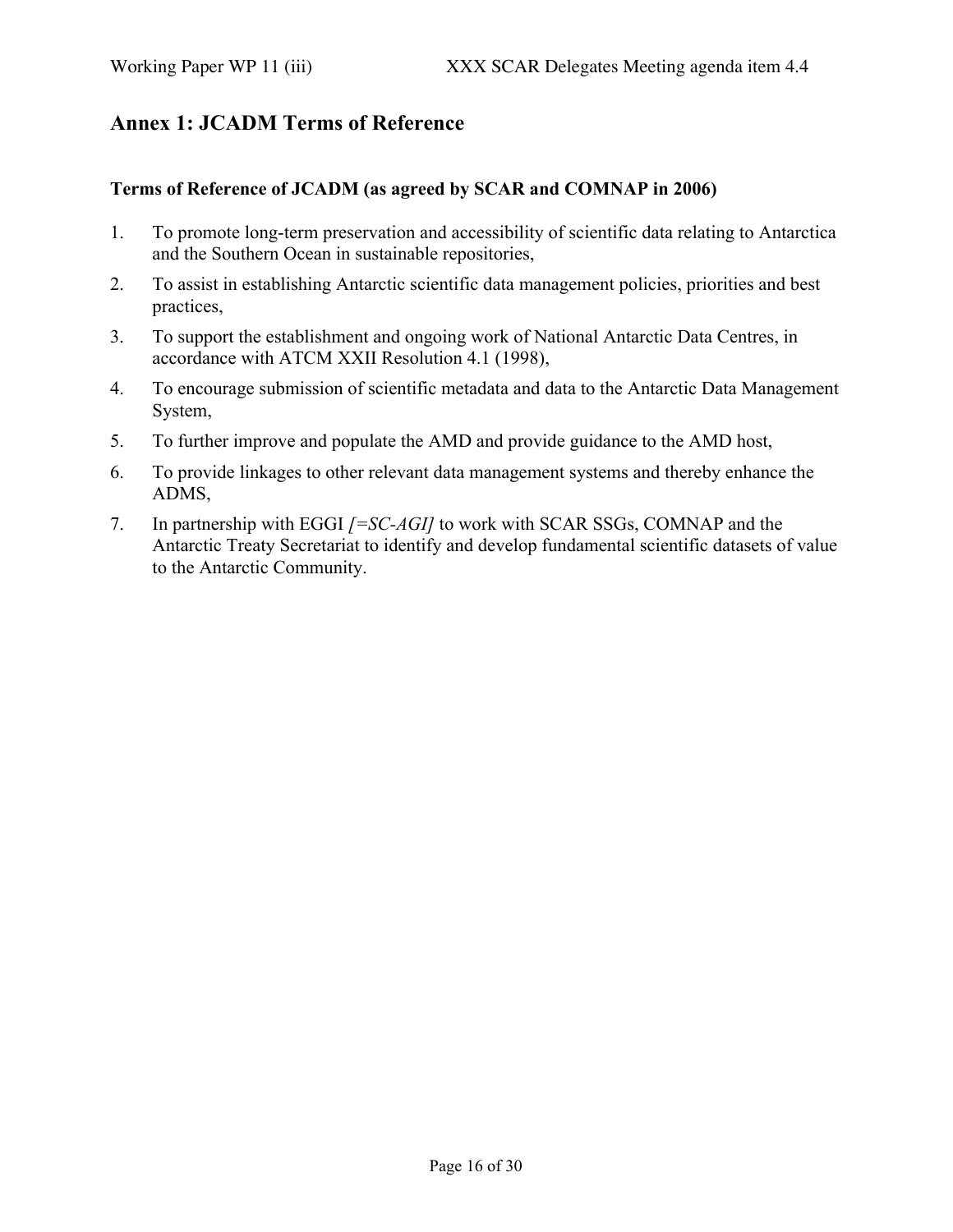| <b>JCADM</b> Achievements<br>(2005 Review Report)                      | 2006 Review                                                                                                                                               | 2008 Update                                                                                                                                                                                                                                                                                                                                                                                                                                                                                                                                                                                                            |
|------------------------------------------------------------------------|-----------------------------------------------------------------------------------------------------------------------------------------------------------|------------------------------------------------------------------------------------------------------------------------------------------------------------------------------------------------------------------------------------------------------------------------------------------------------------------------------------------------------------------------------------------------------------------------------------------------------------------------------------------------------------------------------------------------------------------------------------------------------------------------|
| • Recruitment of new<br>NADCs $(1997 - 15)$ ;<br>$2004 - 26$           | • Now 30 NADCs, an increase by<br>4, due to active recruiting at<br>COMNAP meeting in Sofia (July<br>2005)                                                | JCADM has welcomed the representative from Pakistan.<br>$\bullet$<br>JCADM has now membership from the following 31 nations:<br>$\bullet$<br>Argentina, Australia, Belgium, Bulgaria, Canada, Chile,<br>China, Estonia, Finland, France, Germany, India, Italy, Japan,<br>Korea, Malaysia, Netherlands, New Zealand, Norway,<br>Pakistan, Peru, Poland, Russia, Spain, South Africa, Sweden,<br>Switzerland, Ukraine, United Kingdom, United States,<br>Uruguay.                                                                                                                                                       |
| • Capacity building<br>workshops (1998, 1999,<br>2003, 2005 - planned) | • Comprehensive capacity building<br>workshop held in Buenos Aires<br>alongside 2005 JCADM meeting                                                        | JCADM organized international capacity building workshops,<br>$\bullet$<br>during the JCADM-10 meeting in Hobart, Australia, July<br>2006 and the JCADM-11 meeting, Rome, Italy, Sept 2007.<br>The capacity building workshop in Rome was a two day<br>$\bullet$<br>workshop, prior to the JCADM-11 meeting. This workshop<br>(and the JCADM-11 meeting) was attended by a record<br>number of representatives from 20 countries. The financial<br>support by the Italian government and POGO is kindly<br>acknowledged.<br>The reports of these meetings, including lists of action items,<br>were provided to STADM. |
| • Provision of advice on<br>standards and policies                     | • Continues to be good; information<br>on web site showing how to set up<br>and run and NADC, add metadata<br>to AMD/GCMD, etc.                           | • Continues to be good; information on web site showing how to<br>set up and run and NADC, add metadata to AMD/GCMD, etc.                                                                                                                                                                                                                                                                                                                                                                                                                                                                                              |
| • Communication<br>between NADCs good                                  | • Continues to be good through<br>annual meeting of JCADM;<br>action list from meeting with<br>tasks distributed amongst<br>members; active Chief Officer | • Continues to be good through annual meeting of JCADM;<br>action list from meeting with tasks distributed amongst<br>members; active Chief Officer<br>• New rules of procedure developed to ensure smooth running of<br><b>JCADM</b>                                                                                                                                                                                                                                                                                                                                                                                  |

# Annex 2: Comments on JCADM achievements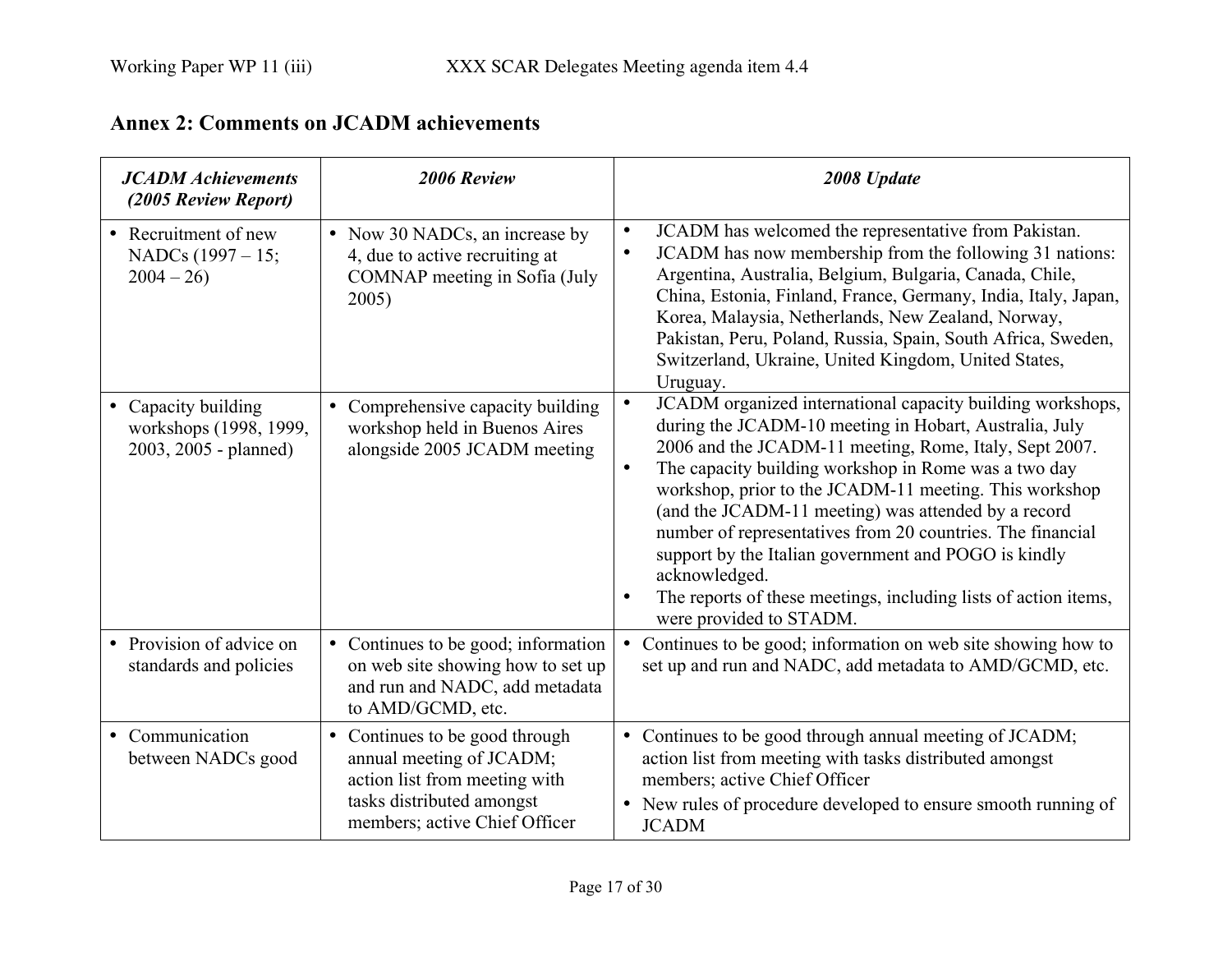| • Brochure describing<br><b>JCADM</b>                                                               | • No further action required                                                                                                                                                                                                                                                                                                                                                                                                                                                                                                                                                     |                                                                                                                                                                                                                                               |
|-----------------------------------------------------------------------------------------------------|----------------------------------------------------------------------------------------------------------------------------------------------------------------------------------------------------------------------------------------------------------------------------------------------------------------------------------------------------------------------------------------------------------------------------------------------------------------------------------------------------------------------------------------------------------------------------------|-----------------------------------------------------------------------------------------------------------------------------------------------------------------------------------------------------------------------------------------------|
| • Initial contact made<br>between NADCs and<br><b>NODCs</b>                                         | • The JCADM Chief Officer gave a<br>presentation to IODE-XVIII<br>(April 2006) and 2 subsequent<br>meetings have been held between<br>the JCADM Chief Officer and<br><b>IODE</b> Chair and cooperation was<br>discussed at IODE Officers<br>meeting.<br>• This now needs to be taken<br>further, perhaps in terms of a joint<br>project. Possibilities could be $-$<br>developing a (distributed)<br>Southern Ocean Database;<br>developing an Ocean Data and<br>Information Network (ODIN) for<br>the Southern Ocean; 3-way link<br>with CoML/CAML through<br>SCAR-MarBIN/OBIS. | • No evidence seen of further developments other than further<br>links with SCAR-MarBIN                                                                                                                                                       |
| • Cost effective use of<br>specialised GCMD<br>portal (Antarctic Master<br>Directory)               | • Continues to be a cost effective<br>solution                                                                                                                                                                                                                                                                                                                                                                                                                                                                                                                                   | • Continues to be a cost effective solution                                                                                                                                                                                                   |
| • Good relationship with<br><b>GCMD</b>                                                             | • Continues to be good, and GCMD<br>staff are helpful; attend JCADM<br>meetings and participate in<br>capacity building                                                                                                                                                                                                                                                                                                                                                                                                                                                          | • Continues to be good, and GCMD staff are helpful; attend<br>JCADM meetings and participate in capacity building                                                                                                                             |
| • Over 3000 entries in<br>AMD (1326, July 2001;<br>2116, July 2002; 2544,<br>April 2003; 2966, June | • Number of entries in AMD<br>continues to increase; 3940 in<br>June 2006.                                                                                                                                                                                                                                                                                                                                                                                                                                                                                                       | • The Antarctic Master Directory (AMD) is the world's largest<br>on-line directory of Antarctic data set descriptions.<br>• The number of data set descriptions has grown from 3907 in<br>July 2006 to 4673 in May 2008. See Figures 1 and 2. |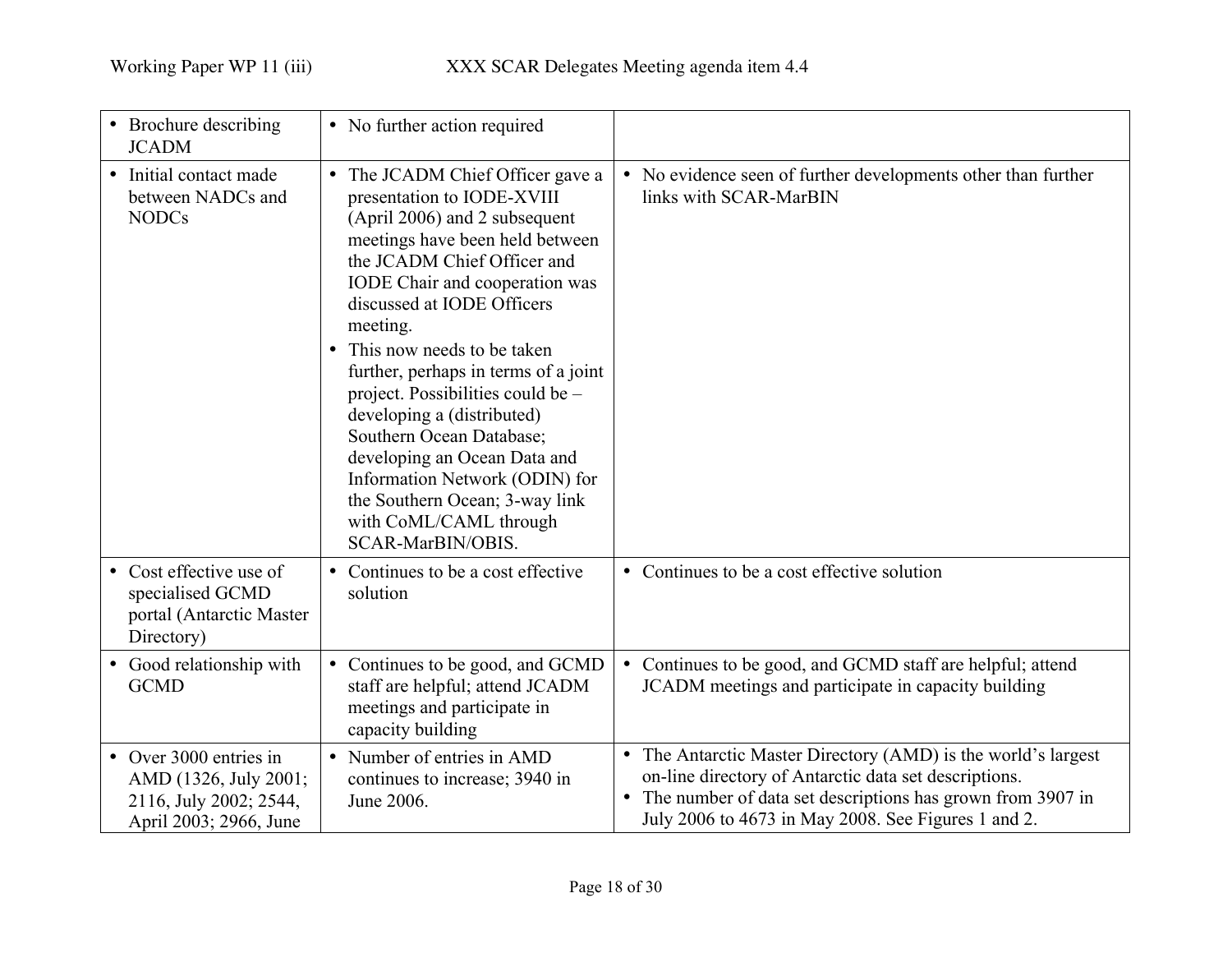| 2004; 3094, March<br>2005)                                                                                                    |                                                                                                                                                                                                              | • Links to online data are available for 2116 data sets.                                                                                                                                                                                                                                                                                                                                                         |
|-------------------------------------------------------------------------------------------------------------------------------|--------------------------------------------------------------------------------------------------------------------------------------------------------------------------------------------------------------|------------------------------------------------------------------------------------------------------------------------------------------------------------------------------------------------------------------------------------------------------------------------------------------------------------------------------------------------------------------------------------------------------------------|
| • Number of countries<br>adding metadata has<br>increased, from 9 in<br>2002 to 19 in 2005                                    | • Number of countries adding<br>metadata continues to increase;<br>currently 23 countries add<br>metadata to AMD                                                                                             | • The number of nations contributing their data set descriptions,<br>has grown from 23 nations in July 2006 to 25 nations in May<br>2008. Also, the SCAR-MarBIN project and large (Remote-<br>Sensing) organizations contribute.                                                                                                                                                                                 |
| • Number of users<br>growing 100/month Jan<br>2003 to 450/month<br>March 2005                                                 | • The number of downloads (of<br>data set descriptions) grew from<br>about 100 per month in July 2003<br>to about 500 per month in the first<br>quarter of 2006, and has now<br>steadied at $~100$ per month | • The statistics show a tremendous increase in usage of the AMD<br>since the start of the IPY in March 2007. The number of<br>downloads (of data set descriptions) has grown from a steady<br>500 per month since January 2004 to about 3000 per month<br>since March $2007$ . – see Figures 3 and 4.                                                                                                            |
| • A number of countries<br>have set up national<br>portals with AMD (2 in<br>2002 to 15 in Mar 2005)                          | • The number of countries setting<br>up national portals with AMD has<br>increased to 17                                                                                                                     | • 19 national portals are now available.                                                                                                                                                                                                                                                                                                                                                                         |
| • JCADM made a major<br>contribution to IPY<br>Data and Information<br>Strategy published in<br>the IPY framework<br>document | • JCADM continues to contribute,<br>e.g. JCADM Chief Officer co-<br>chairs the IPY Sub-committee on<br>Data Policy and Management.                                                                           | JCADM as a data infrastructure is part of the IPY Data and<br>$\bullet$<br>Information Service (IPYDIS)<br>The JCADM Chief Officer is one of the two co-chairs of the<br>$\bullet$<br>IPY Subcommittee on Data Policy and Management.<br>Individual JCADM members are active in a whole suite of<br>$\bullet$<br>IPY projects.                                                                                   |
|                                                                                                                               |                                                                                                                                                                                                              | <b>SCAR Data Strategy</b><br>JCADM is in the process of drafting a SCAR Data Strategy.<br>$\bullet$<br>A first version was sent to the SCAR Executive Director for<br>$\bullet$<br>comments<br>An updated version will be sent to the SCAR Executive and<br>$\bullet$<br>the SCAR Delegates, for discussion and adoption of the<br>SCAR Data Strategy at the St. Petersburg and Moscow<br>meetings in July 2008. |

Annex 3: Additional recommendations from 2006 review report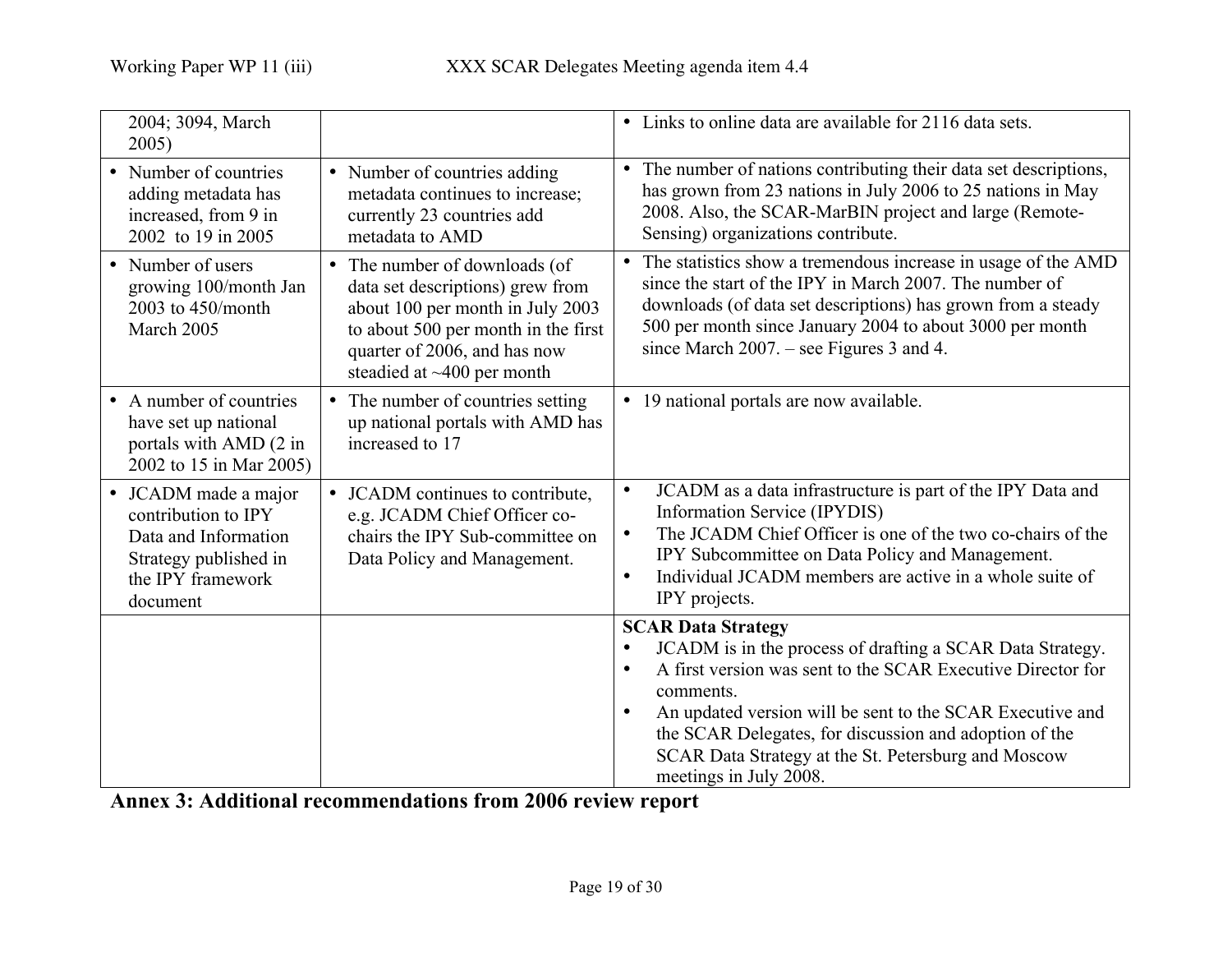# To JCADM:

| <b>Recommendation</b>                                                                                                                                                                                                                            | <b>STADM</b> comment on progress 2006                                                                                                                                                                                                                                                                                                                                                                                                                      | <b>STADM</b> comment on progress 2008                                                                                                                                                                                                                                                                                                                                                                                                                                             |
|--------------------------------------------------------------------------------------------------------------------------------------------------------------------------------------------------------------------------------------------------|------------------------------------------------------------------------------------------------------------------------------------------------------------------------------------------------------------------------------------------------------------------------------------------------------------------------------------------------------------------------------------------------------------------------------------------------------------|-----------------------------------------------------------------------------------------------------------------------------------------------------------------------------------------------------------------------------------------------------------------------------------------------------------------------------------------------------------------------------------------------------------------------------------------------------------------------------------|
| <b>Antarctic Master Directory</b><br>(AMD)                                                                                                                                                                                                       |                                                                                                                                                                                                                                                                                                                                                                                                                                                            |                                                                                                                                                                                                                                                                                                                                                                                                                                                                                   |
| JCADM should continue to<br>encourage managers of<br>NADCs and the scientific<br>community to submit entries<br>to AMD to improve<br>coverage (it is believed that<br>about one third/no more than<br>40% of data sets are<br>described in AMD?) | This recommendation has been<br>addressed as the figures below indicate.<br>However, there is still further work to<br>be done<br>The 2005 JCADM meeting<br>$\bullet$<br>included training on compiling<br>entries for the AMD<br>Entries to the AMD have increased<br>from 3503 (July 2005) to 3940<br>(June $2006$ ) – i.e. an increase of<br>over $10\%$<br>The number of nations contributing<br>has increased from 19 (July 2005)<br>to 23 (May 2006) | Progress has continued:<br>In 2007 JCADM held its annual meeting in Rome (3-<br>$\bullet$<br>7 September), which included training for NADC<br>operators. The meeting was attended by<br>representatives from 20 countries and from the<br>Global Change Master Directory (GCMD).<br>Entries to the AMD have increased to 4673 (an<br>$\bullet$<br>increase of over 30% since 2005, and almost 20%<br>since $2006$ )<br>The number of nations contributing has increased to<br>31 |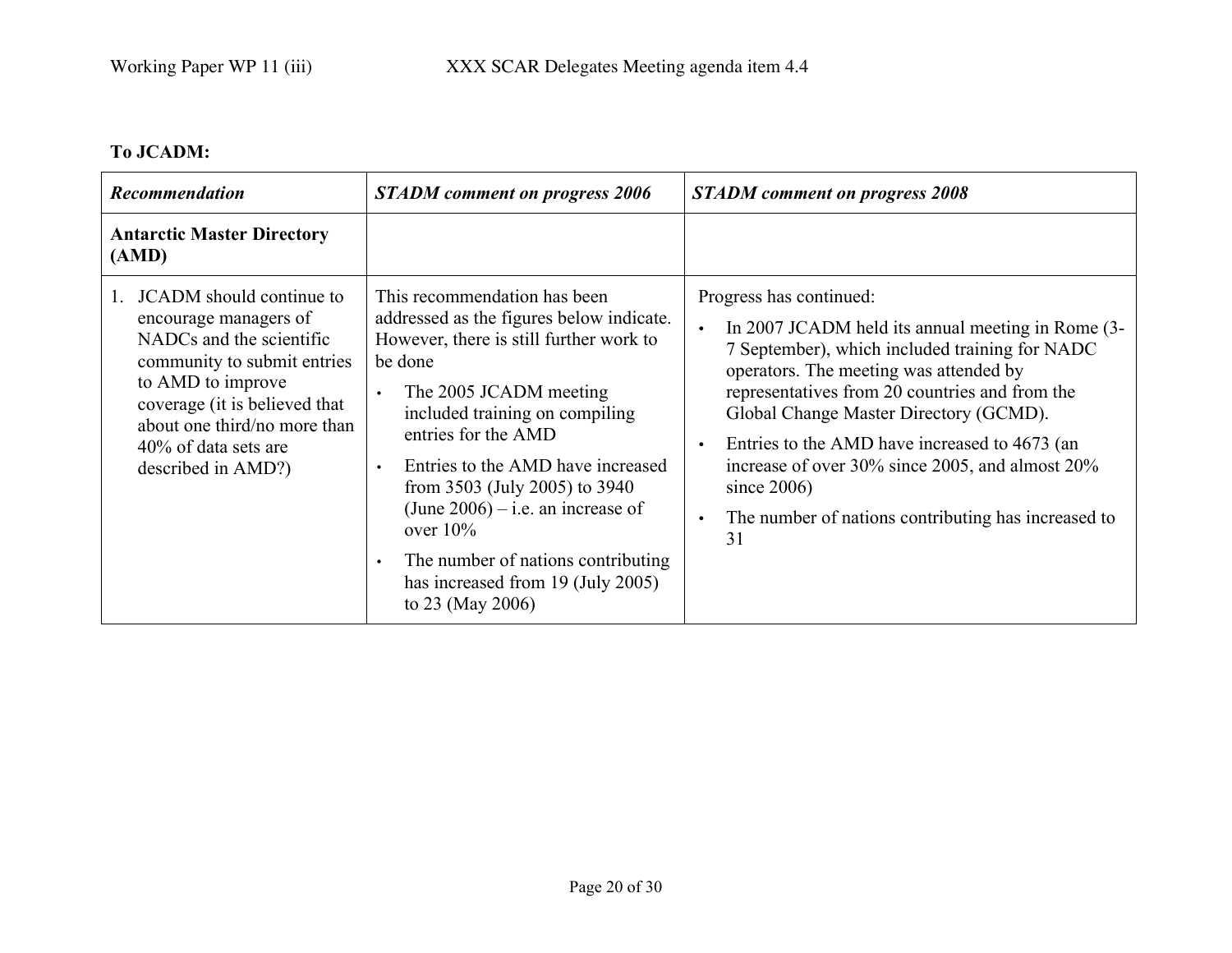| 2. All nations should continue<br>to submit metadata sets to<br>AMD, for example<br>JCADM to continue to<br>find out more about what<br>is going on at the<br>national level outside the<br>NADCs (for example via<br><b>SCAR National</b><br>Committees), and<br><b>JCADM</b> and NADCs to<br>encourage metadata<br>submissions to AMD<br>from university groups | The situation is very variable from<br>country to country. It would be useful<br>to see statistics of how NADCs act with<br>respect to institutions outside the<br>national Antarctic programs. Statistics<br>on university contribution to the AMD<br>could be produced. For example:<br>Currently the AMD has 534 entries<br>from 161 academic departments or<br>institutions.                                                                                                                                                                                                                                              | The situation continues to be very variable from country<br>to country. It would be useful to see statistics of how<br>NADCs act with respect to institutions outside the<br>national Antarctic programs. Statistics on university<br>contribution to the AMD could be produced. For<br>example:<br>Currently (June 2008) the AMD has 778 entries from 204<br>academic departments or institutions.                                                                                                                                                                                                                                                                                                                                                                                                                                                          |
|-------------------------------------------------------------------------------------------------------------------------------------------------------------------------------------------------------------------------------------------------------------------------------------------------------------------------------------------------------------------|-------------------------------------------------------------------------------------------------------------------------------------------------------------------------------------------------------------------------------------------------------------------------------------------------------------------------------------------------------------------------------------------------------------------------------------------------------------------------------------------------------------------------------------------------------------------------------------------------------------------------------|--------------------------------------------------------------------------------------------------------------------------------------------------------------------------------------------------------------------------------------------------------------------------------------------------------------------------------------------------------------------------------------------------------------------------------------------------------------------------------------------------------------------------------------------------------------------------------------------------------------------------------------------------------------------------------------------------------------------------------------------------------------------------------------------------------------------------------------------------------------|
| 3. In order to meet the<br>requirements of Treaty<br>Article IIIc it is highly<br>desirable that the metadata in<br>AMD do contain links to the<br>original data (and JCADM<br>should encourage links to the<br>data sets themselves through<br>AMD)                                                                                                              | Providing access to data is linked with<br>the need of increased funding, and<br>correctly so.<br>Although the $9th$ JCADM meeting<br>report notes that over 30 million data<br>records have been placed online by<br>NADCS, it also acknowledges that<br>there is still a large volume of data that<br>are not easily accessible.<br>Thus further work needs to be carried<br>out. However, as funding for most<br>NADCs covers only a part-time post<br>and there is little funding for travel, for<br>example to attend JCADM meetings,<br>then this does not bode well for the<br>future. This is particularly crucial if | Work is underway to increase the amount of data<br>available online and also on the most appropriate<br>(efficient way) to connect data to GCMD – this currently<br>happens in several ways.<br>An on-line data sets link is available on the AMD home<br>page which will provide a list of the 2116 data sets which<br>lead to online data (45%). Obviously this leads to the<br>originators web sites and many different ways of<br>accessing data, but nevertheless it is a good start.<br>Varies a lot by country – Australia has $60-70\%$ DIFs<br>linked to online data. Others have very few or may have<br>none available.<br>An action to adopt a resolution at the SCAR and<br>COMNAP Delegates meetings in Hobart, July 2006, led<br>to an official letter from SCAR to all National SCAR<br>Committees, requesting these to resource their NADCs |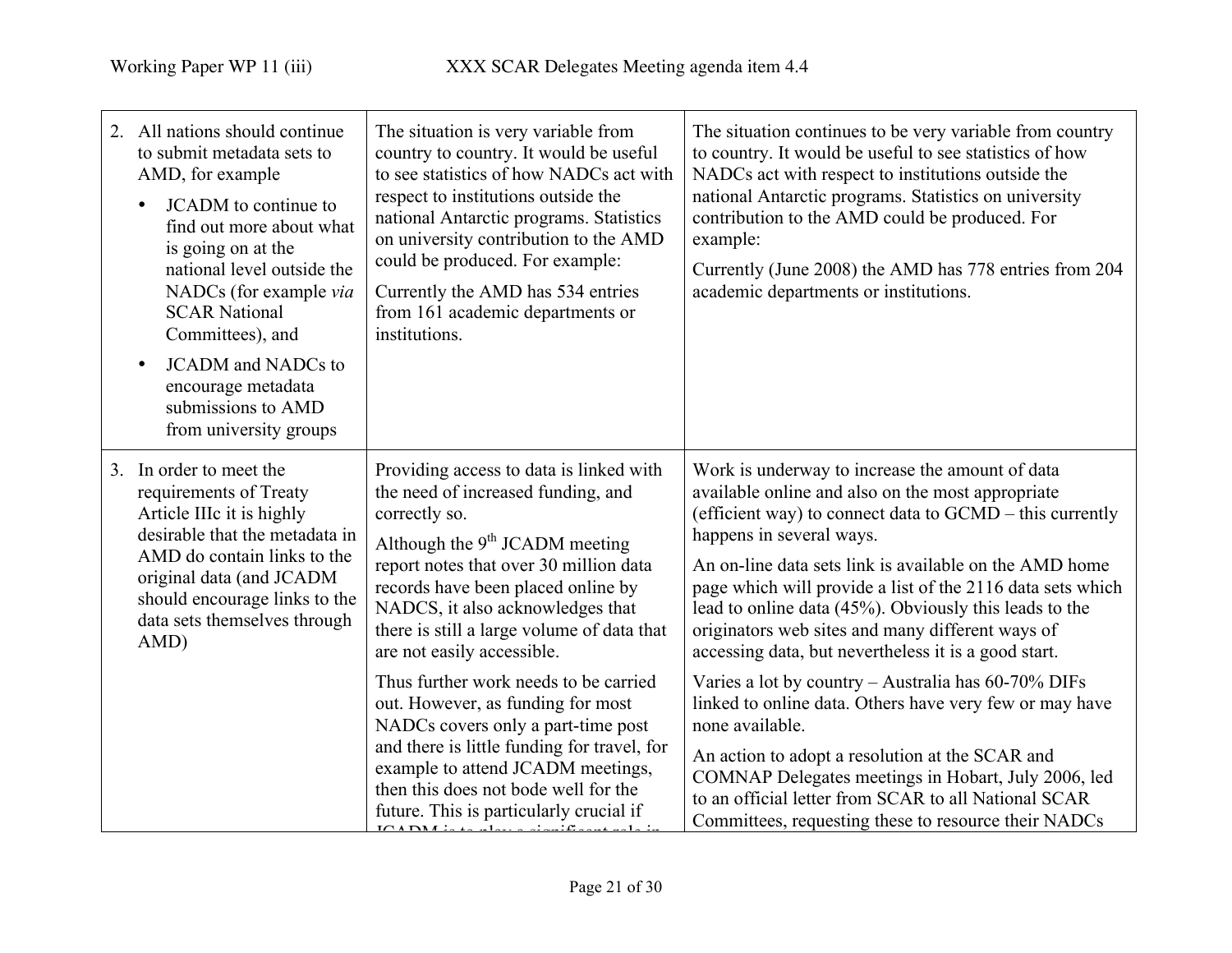|                                                                                                                               | JCADM is to play a significant role in<br>meeting the data management needs for<br>IPY.<br>This needs to be urgently addressed by<br>the national funding authorities. In the<br>oceanographic community it is<br>generally agreed that $\sim$ 5% of funding<br>for a data collecting project or<br>programme should be assigned for data<br>management.<br>It is encouraging to see that JCADM<br>through its Chief Officer has drafted a<br>resolution on NADCs. STADM<br>strongly supports this action.                                                                                                                | adequately. However, this letter did not lead to any<br>tangible results. |
|-------------------------------------------------------------------------------------------------------------------------------|---------------------------------------------------------------------------------------------------------------------------------------------------------------------------------------------------------------------------------------------------------------------------------------------------------------------------------------------------------------------------------------------------------------------------------------------------------------------------------------------------------------------------------------------------------------------------------------------------------------------------|---------------------------------------------------------------------------|
| 4. JCADM should establish<br>and/or improve linkages with<br>other (compatible) metadata<br>directories (e.g. EDMED,<br>MEDI) | This work is in progress. The Global<br>Change Master Directory (GCMD)<br>(AMD host) and the British<br>Oceanographic Data Centre (BODC)<br>are collaborating to expand the AMD to<br>include results from similar existing<br>oceanographic metadata directories<br>(EDMED and MEDI) pertaining to<br>Southern Ocean data sets. The<br>emphasis of the current activities is on<br>(the major task of) harmonizing<br>keyword lists. The IOC/IODE's MEDI<br>Steering Group on is due to meet later<br>this year so this activity will make<br>further progress then as GCMD and<br>BODC are both involved in this group. | Continuing for EDMED and GCMD – also Pangaea                              |
| 5. JCADM should work with                                                                                                     | Not completed; but understood to be in                                                                                                                                                                                                                                                                                                                                                                                                                                                                                                                                                                                    | Some astrophysics data sets are available but not in the                  |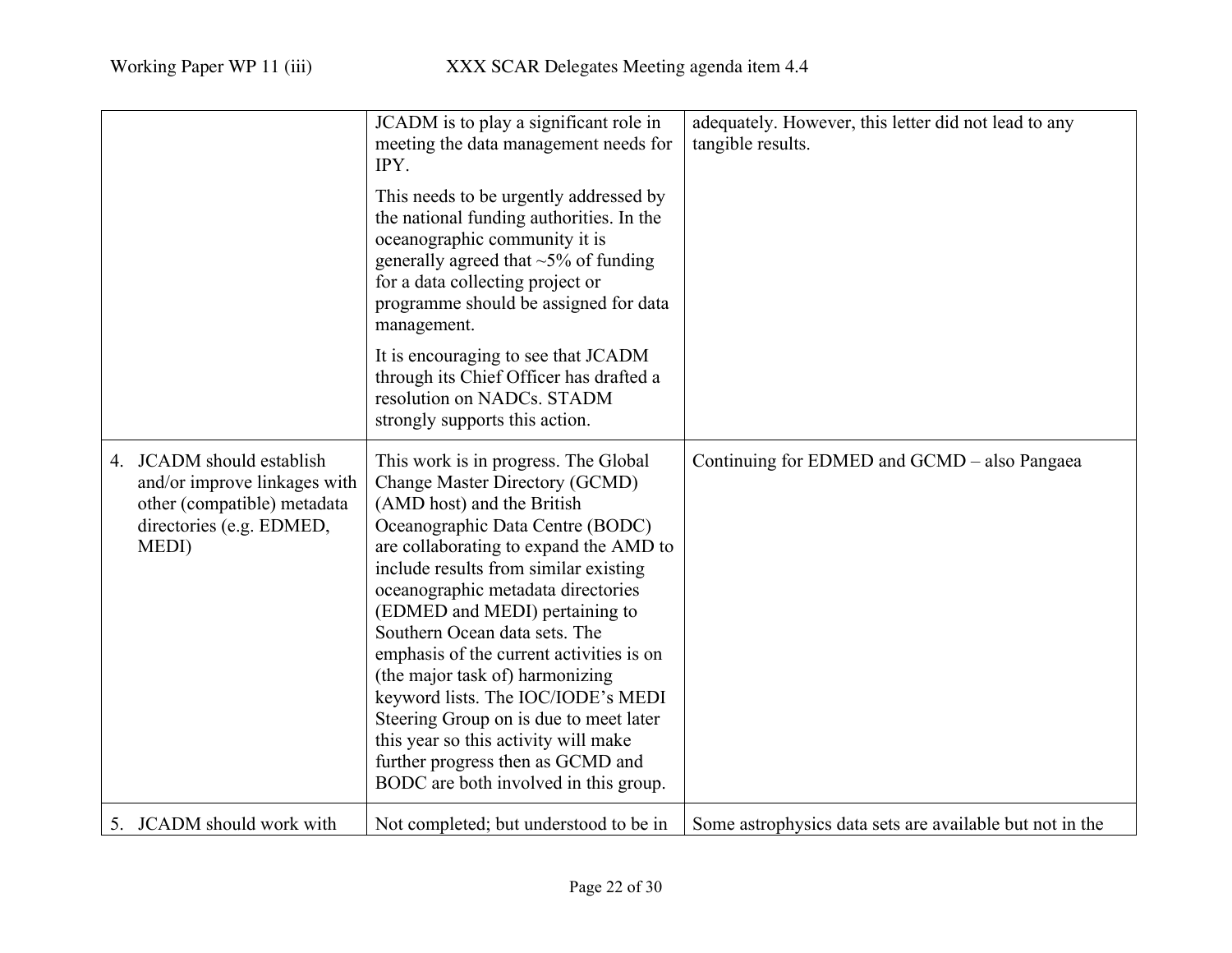| GCMD to investigate the<br>addition of astronomy<br>categories and key words.                                        | progress although nothing is visible yet.                                                                                                                                                                                                                                                                                                                                                                                                                                                                                                                                                    | main AMD directory (alongside other data sets) but in<br>another category from the menu $-$ just like the online data<br>sets. This shows some progress but more is needed,<br>especially as International Astronomical Union joins<br>SCAR as a member Union in St. Petersburg.          |
|----------------------------------------------------------------------------------------------------------------------|----------------------------------------------------------------------------------------------------------------------------------------------------------------------------------------------------------------------------------------------------------------------------------------------------------------------------------------------------------------------------------------------------------------------------------------------------------------------------------------------------------------------------------------------------------------------------------------------|-------------------------------------------------------------------------------------------------------------------------------------------------------------------------------------------------------------------------------------------------------------------------------------------|
| 6. JCADM should work with<br>GCMD to add additional key<br>words where appropriate<br>(e.g. sea surface temperature) | No evidence that this has taken place<br>yet. Review of the keywords may take<br>place in part through the SG-MEDI<br>meeting. GCMD are willing to revise<br>keywords and have a procedure for this,<br>but JCADM and relevant experts will<br>need to provide input from in the<br>appropriate disciplines.                                                                                                                                                                                                                                                                                 | GCMD have reviewed and revised keywords and are<br>open to this; new keywords have been added.                                                                                                                                                                                            |
| 7. Put all 26 NADC portals<br>with their logos on the<br>portals page of AMD                                         | Some progress has been made, but only<br>17 NADC portals are shown, and there<br>are now 30 NADCs. In addition, there<br>are some problems with the current<br>portals, for example:<br>More than one portal does not<br>include the logo.<br>Clicking on the logo does not<br>always take you anywhere<br>In at least one case the NADC web<br>site is impossible to use: it shows<br>the main institution web site and<br>there is no way of understanding<br>where the Antarctic data are to be<br>looked for.<br>Thus although some progress has been<br>made, there is more work to do. | 19 NADC portals are shown on the portals page, all with<br>logos, and linking uniformly to the AMD entries for those<br>countries. Notable countries are not included (where for<br>e.g. are Germany, Norway, South Africa and the UK).<br>The problems noted in 2006 have been resolved. |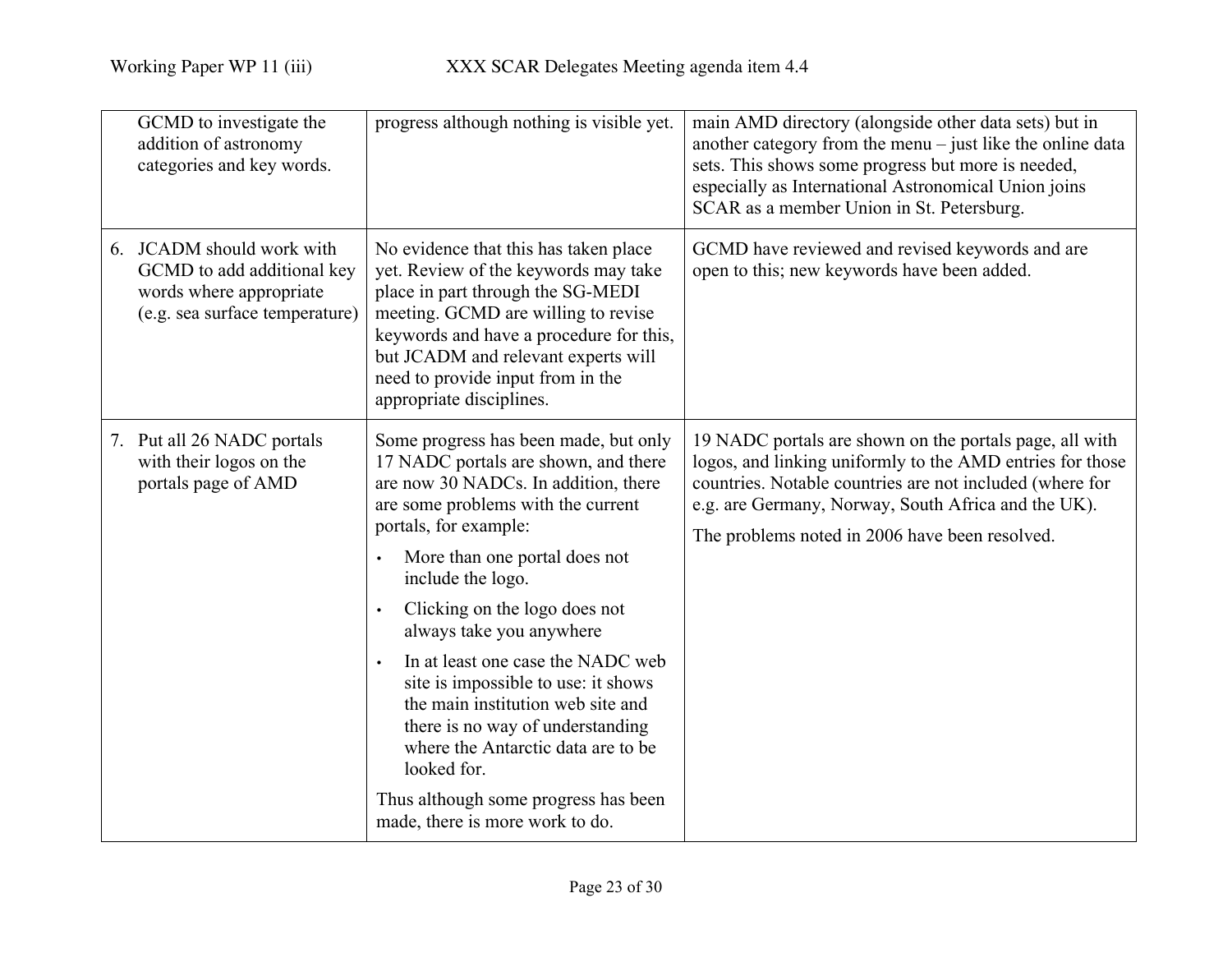|                                                                                                                                                                                                                                                                                                                                                                                                    | This is linked to recommendation 13.                                                                                                                                                       |                              |
|----------------------------------------------------------------------------------------------------------------------------------------------------------------------------------------------------------------------------------------------------------------------------------------------------------------------------------------------------------------------------------------------------|--------------------------------------------------------------------------------------------------------------------------------------------------------------------------------------------|------------------------------|
| 8. JCADM, in cooperation with<br>GCMD, should expand<br>AMD to be a window into all<br>possible data sets $-$ e.g.<br>global maps of piston cores<br>including those from the<br>Southern Ocean,<br>JCOMMOPS (e.g. Argo,<br>VOS, SOOP, Drifting<br>Buoys, GLOSS), GBIF,<br>OBIS, SuperDarN, WDCs<br>etc. this would achieve a step<br>function increase in<br>population and utility.              | This does not appear to have been done<br>yet. STADM notes that there are many<br>data sets that are relevant for<br>Antarctica, which should be linked as<br>noted in the recommendation. | This still needs to be done  |
| 9. JCADM, in conjunction with<br>the Review Team Chair and<br><b>Executive Secretary SCAR,</b><br>should consider reviewing<br>GOSIC entries in GCMD<br>and flag those relating to<br>Antarctic data sets, so that<br>these are available through<br>the AMD. Similarly,<br>JCADM should provide<br>GOSIC with information on<br>those AMD entries which<br>should be accessible through<br>GOSIC. | No news of any action, however the<br>STADM Chair will initiate this action<br>during August 2006.                                                                                         | This still needs to be done. |
| 10. Use satellite experts to<br>evaluate what entries are in                                                                                                                                                                                                                                                                                                                                       | No news of action taken, but the $9th$<br>JCADM meeting report indicates that                                                                                                              | No news of progress          |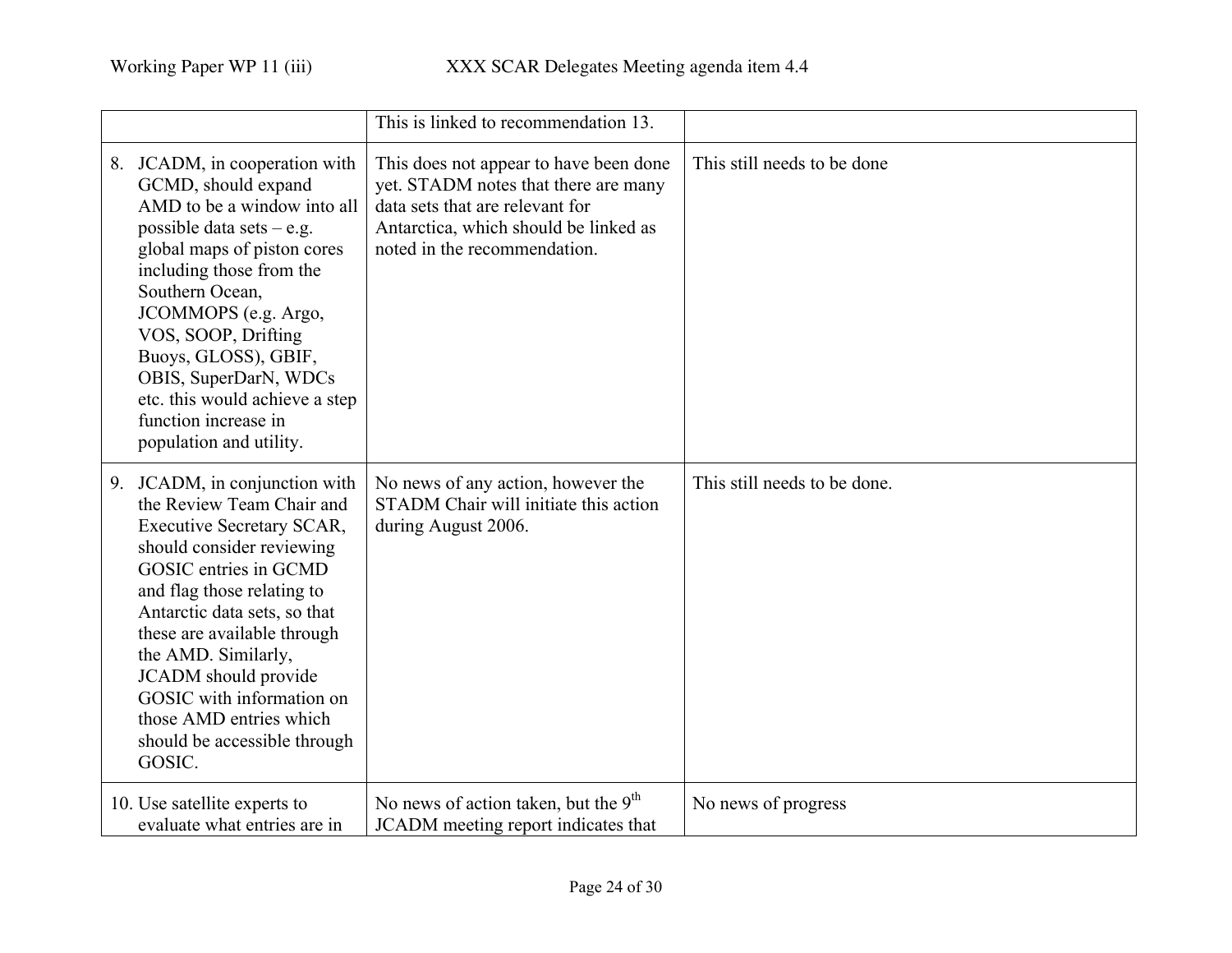| the GCMD that relate to the<br>Antarctic region, and what<br>should be added (and flagged)<br>in the AMD part of the<br>GCMD).                                                                                                        | this action has been placed on one of<br>the JCADM Deputy Chief Officers in<br>collaboration with GCMD.                                    |                                                                                                                                                    |
|---------------------------------------------------------------------------------------------------------------------------------------------------------------------------------------------------------------------------------------|--------------------------------------------------------------------------------------------------------------------------------------------|----------------------------------------------------------------------------------------------------------------------------------------------------|
| 11. JCADM should review what<br><i>in situ</i> data set descriptions<br>are missing from AMD but<br>already included in GCMD<br>(e.g. global data sets with an<br>Antarctic component) and<br>ask GCMD to flag these in<br><b>AMD</b> | No news of any action taken, it does not<br>appear to have been done, but is<br>included on the action list from the 9th<br>JCADM meeting. | No news of progress                                                                                                                                |
| 12. JCADM to ensure that<br>international Antarctic<br>region data collection<br>activities are included in<br><b>AMD</b>                                                                                                             | No news of any action taken, but is<br>included on the action list from the 9th<br>JCADM meeting.                                          | SCAR programmes have been added to a separate section<br>of the AMD.<br>Note: Subglacial Antarctic Lake Environments (SALE)<br>link does not work) |
| 13. JCADM should review and<br>check existing AMD entries<br>periodically                                                                                                                                                             | No news of any action taken, but is<br>included on the action list from the 9th<br>JCADM meeting as a continuing<br>activity.              | Continuing activity with information exchange at<br><b>JCADM</b> meetings                                                                          |

| <b>Recommendation</b>                                                              | <b>STADM</b> comment on progress 2006          | <b>STADM</b> comment on progress 2008                                                                                                                                 |
|------------------------------------------------------------------------------------|------------------------------------------------|-----------------------------------------------------------------------------------------------------------------------------------------------------------------------|
| <b>Communication</b>                                                               |                                                |                                                                                                                                                                       |
| 14. JCADM to improve<br>communication with data<br>collecting scientists and users | This is being addressed. Progress<br>includes: | JCADM is now much more engaged with the scientific<br>community, through participation in the meetings of the<br>Chief Officers of the SSGs and of the SCAR Executive |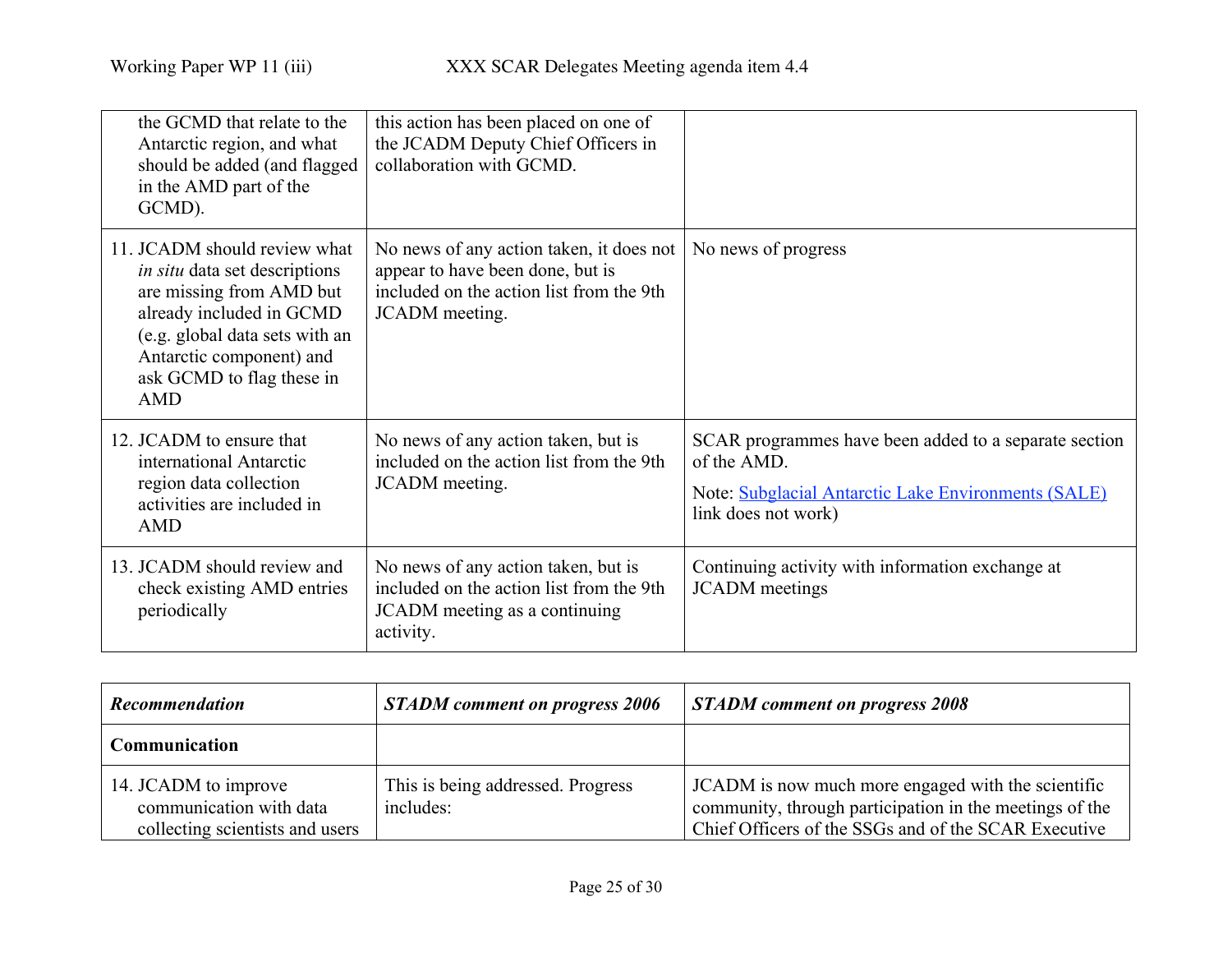| (including SSGs, SRP<br><b>Steering Committees, SCAR</b><br>Expert and Action Groups),<br>through provision of clear<br>information about use of and<br>input to AMD, including<br>examples (from scientists) of<br>what research can be done<br>using data from AMD, and<br>guidance for searching | <b>JCADM</b> Chief Officer attended<br>$\bullet$<br>the SCAR cross-linkages<br>workshop.<br><b>JCADM</b> members have been<br>given responsibility for linkage<br>with SCAR Scientific Research<br>Programme steering groups.<br>However it is not clear to STADM if<br>examples (from scientists) of research<br>done from using data found through<br>AMD are available.                                                                                                                                                                                                                  | Committee and also through the JCADM liaison persons,<br>who are members of the Steering Committees of the<br>Scientific Research Projects (SRP). JCADM took part in<br>the planning meeting for the Southern Ocean Observing<br>System (Bremen, October 2007), presenting the outline<br>for a SOOS Virtual Observatory. Ideas for this were<br>further discussed at an ad-hoc meeting of JCADM and<br>SCAR officials at the British Antarctic Survey in<br>November. |
|-----------------------------------------------------------------------------------------------------------------------------------------------------------------------------------------------------------------------------------------------------------------------------------------------------|---------------------------------------------------------------------------------------------------------------------------------------------------------------------------------------------------------------------------------------------------------------------------------------------------------------------------------------------------------------------------------------------------------------------------------------------------------------------------------------------------------------------------------------------------------------------------------------------|------------------------------------------------------------------------------------------------------------------------------------------------------------------------------------------------------------------------------------------------------------------------------------------------------------------------------------------------------------------------------------------------------------------------------------------------------------------------|
| 15. JCADM to use opportunities<br>such as conferences and<br>newsletters to make the<br>scientific communities more<br>aware of opportunities offered<br>by/benefits of the AMD, the<br>NADCs and JCADM.                                                                                            | This is an ongoing activity, but<br>opportunities have been utilised. The<br>JCADM Chief Officer has given a<br>number of presentations and posters<br>during the year. In the near future he<br>will attend the ICES Annual Science<br>Conference, Maastricht (September<br>2006) and the $20th$ CODATA<br>International Conference, Beijing<br>(October 2006) and give presentations.<br>A variety of posters from JCADM will<br>be presented at the 2 <sup>nd</sup> SCAR Open<br>Science Conference alongside the<br><b>SCAR XXIX and COMNAP XVIII</b><br>meetings in Hobart, July 2006. | Still being done, as far as possible within limited<br>resources available                                                                                                                                                                                                                                                                                                                                                                                             |
| 16. JCADM to establish<br>communications and<br>collaboration with EGGI,<br>starting with JCADM-9, and<br>continuing with intersessional                                                                                                                                                            | The report of the SCAR cross-linkages<br>workshop held in November 2005<br>noted that JCADM and EGGI were<br>recommended to cooperate closely to<br>provide the entire SCAR community                                                                                                                                                                                                                                                                                                                                                                                                       | The JCADM executive worked closely with the<br>executive of the EGGI (now renamed Standing<br>Committee on Antarctic Geographic Information (SC-<br>AGI) to establish a model for collaboration between the<br>groups including establishing formal executive                                                                                                                                                                                                          |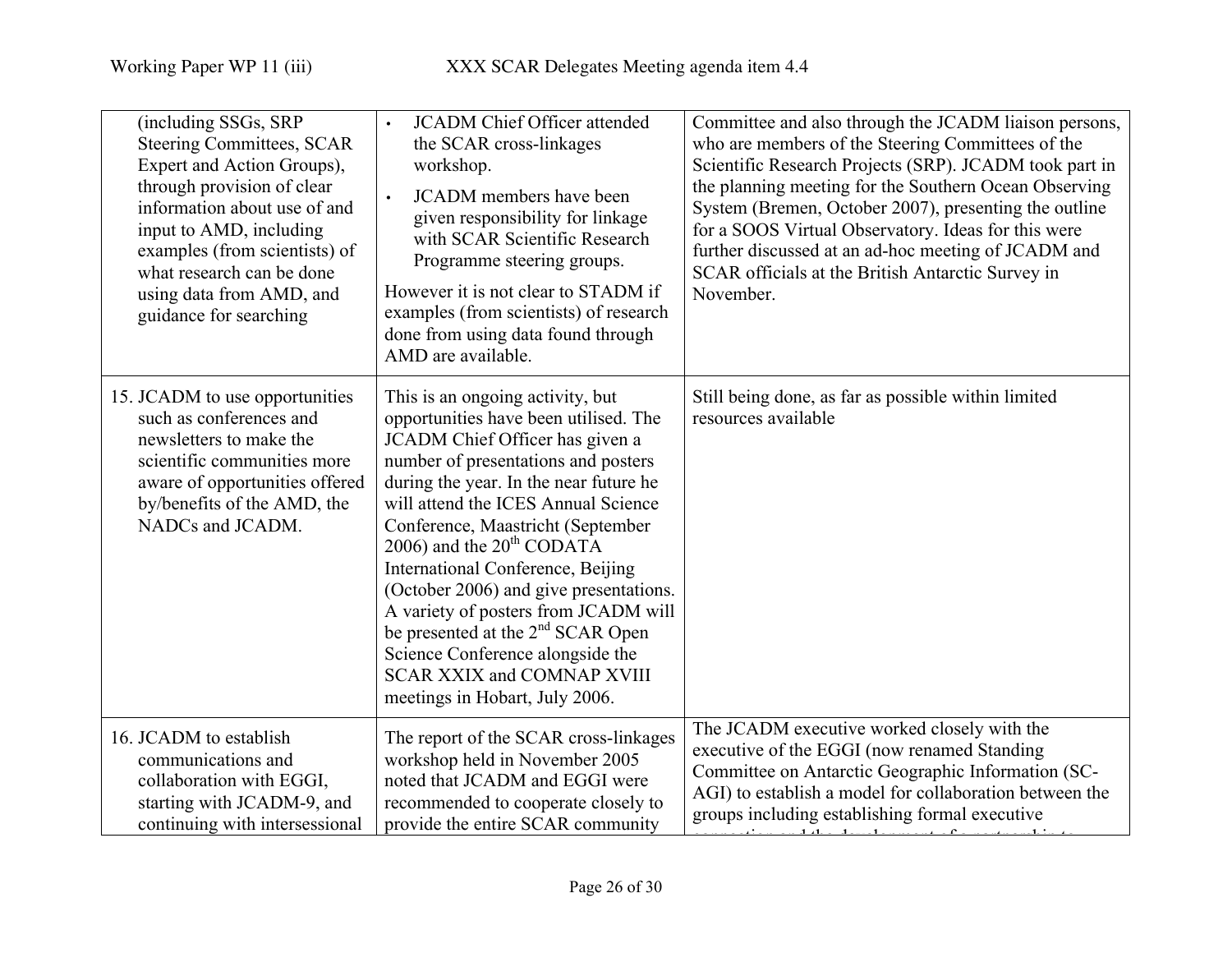| meetings to discuss areas of      | with access to GI metadata and        | connection and the development of a partnership to      |
|-----------------------------------|---------------------------------------|---------------------------------------------------------|
| mutual interest, including the    | catalogues. A two day EGGI meeting    | create fundamental datasets of benefit to the Antarctic |
| <b>EGGI</b> sub-project Antarctic | is planned for Hobart before the Open | community.                                              |
| Data Linkages and liaison         | Science Conference. The JCADM         |                                                         |
| regarding geospatial              | Chief Officer is invited to attend in | The draft SCAR Data and Information Strategy has been   |
| information activities            | order to establish links and          | jointly written by JCADM and SC-AGI.                    |
|                                   | collaboration between EGGI and        |                                                         |
|                                   | JCADM. In addition, one of the        |                                                         |
|                                   | JCADM Deputy Chief Officers also      |                                                         |
|                                   | has close links with EGGI.            |                                                         |
|                                   |                                       |                                                         |

| <b>Recommendation</b>                                                                                                                                                | <b>STADM</b> comment on progress 2006                                                                                                                                                                                                                                                                                                                                                        | <b>STADM</b> comment on progress 2008                                                                                                                                                                                                                                                                                                                                                                                                                           |
|----------------------------------------------------------------------------------------------------------------------------------------------------------------------|----------------------------------------------------------------------------------------------------------------------------------------------------------------------------------------------------------------------------------------------------------------------------------------------------------------------------------------------------------------------------------------------|-----------------------------------------------------------------------------------------------------------------------------------------------------------------------------------------------------------------------------------------------------------------------------------------------------------------------------------------------------------------------------------------------------------------------------------------------------------------|
| Organisational                                                                                                                                                       |                                                                                                                                                                                                                                                                                                                                                                                              |                                                                                                                                                                                                                                                                                                                                                                                                                                                                 |
| 17. An annual written report<br>should be made available for<br>the Executive Committees (by)<br>end May)                                                            | Annual Report is available for<br>meetings in Hobart, July 2006                                                                                                                                                                                                                                                                                                                              | Done for 2007                                                                                                                                                                                                                                                                                                                                                                                                                                                   |
| 18. As part of its annual report<br>JCADM should produce a<br>quantified plan of what will be<br>done over the year, e.g.<br>estimate of likely additions to<br>AMD. | There is some information provided in<br>the action lists for each country in<br>terms of the number of additions to<br>AMD and setting up portals, etc. This<br>is a good start and if these can be put<br>in the context of an overall JCADM<br>plan that would be very helpful.<br>Perhaps this will become clearer when<br>the SCAR Data and Information<br>Strategy has been developed. | Action list/work plan available for 2006/07 and 2007/08<br>- linked to Terms of Reference.<br>Action lists for each NADC are produced, Some<br>information has been quantified (e.g. number of data set<br>descriptions to be added to the AMD). Some items which<br>are not achievable with the current resource have been<br>removed.<br>The SCAR Data and Information Strategy will provide a<br>framework for future activities and lists priorities items. |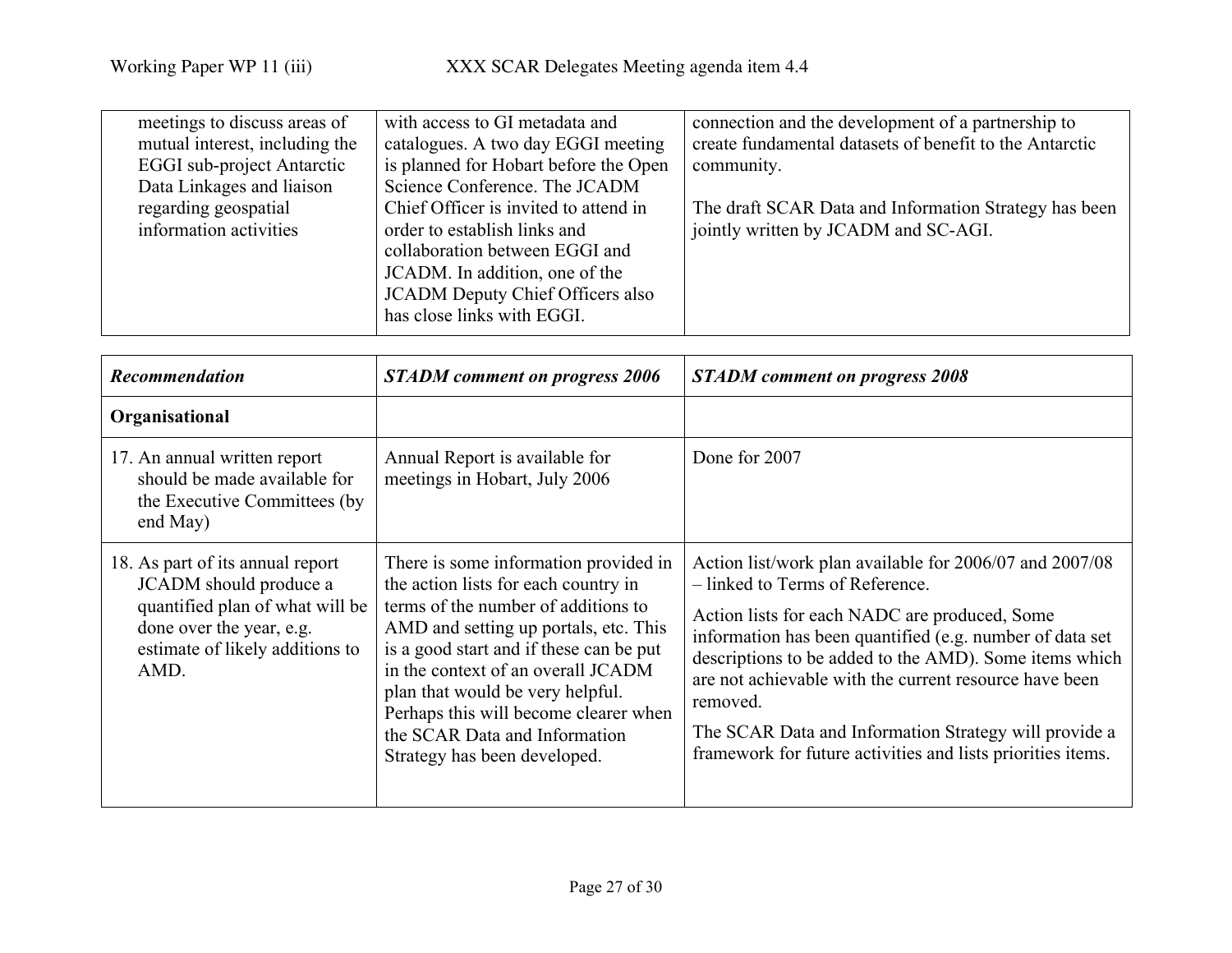| 19. JCADM to formally report to<br>the SCAR and COMNAP<br><b>Executive Committees (one</b><br>year) and the Delegates<br>(intervening year).     | Formal reporting will take place in<br>July 2006 to the SCAR and COMNAP<br>delegates meetings.                                                                                                                                                                                                                        | Working and ongoing                                                                                                              |
|--------------------------------------------------------------------------------------------------------------------------------------------------|-----------------------------------------------------------------------------------------------------------------------------------------------------------------------------------------------------------------------------------------------------------------------------------------------------------------------|----------------------------------------------------------------------------------------------------------------------------------|
| 20. Consider developing a<br>network of allied data centres<br>(e.g. WMO, NODCs, GBIF,<br>OBIS, CCAMLR, etc.)<br>through bilateral partnerships. | Links are being developed with<br>NODCs and OBIS, but are still at an<br>early stage. This needs to be pursued<br>vigorously.                                                                                                                                                                                         | Slow progress, but links with SCAR-MARBIN; JCADM<br>to become an associate member of GBIF                                        |
| 21. Improve capacity for long<br>term data stewardship,<br>including compiling data sets                                                         | Building capacity in terms of training<br>and setting up new NADCs is good;<br>however capacity in terms of extra<br>resources being available at the<br>national level to carry out data<br>stewardship remains in need of<br>improvement. It is crucial that this is<br>addressed, especially with IPY so<br>close. | Same as in $2006$ – training is very good; resources at the<br>national level in need of improvement in almost all<br>countries. |

# To SCAR and COMNAP:

| <b>Recommendation</b>                                                                                                                                                                  | <b>STADM</b> comment on progress 2006                         | <b>STADM</b> comment on progress 2008                                                                         |
|----------------------------------------------------------------------------------------------------------------------------------------------------------------------------------------|---------------------------------------------------------------|---------------------------------------------------------------------------------------------------------------|
| 22. SCAR should invite JCADM<br>to make specific presentations<br>to each SSG, focusing on<br>individual SSG scientists<br>needs, during their biennial<br>meetings, starting in 2006. | This will take place at the meetings in<br>Hobart, July 2006. | Presentations were made in Hobart – and are planned for<br>St Petersburg where feasible within the timetable. |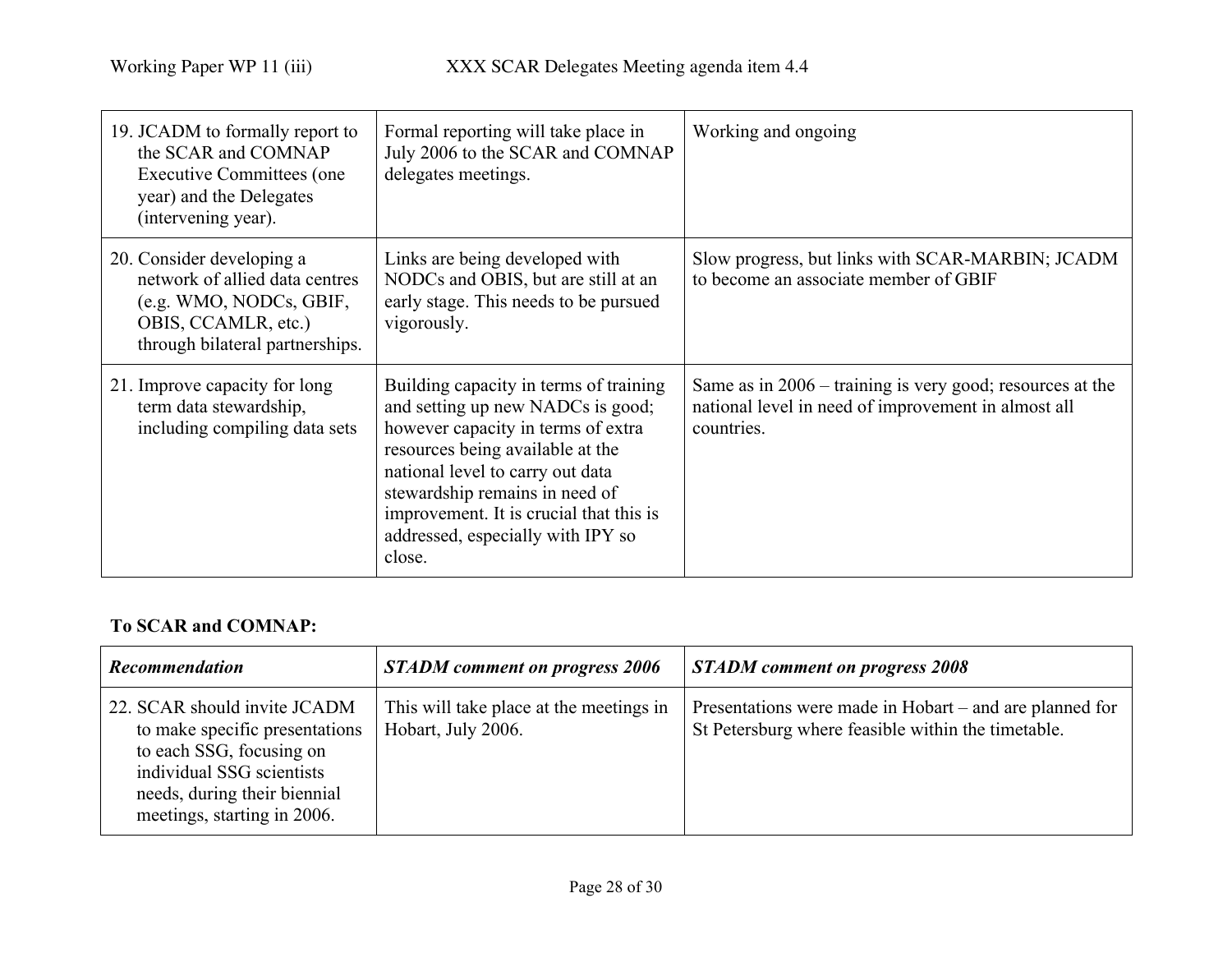| 23. Create an advisory structure<br>comprising the Chief Officers<br>of the SCAR SSGs, experts in<br>data management and<br>COMNAP representatives, to<br>provide guidance to JCADM<br>and to evaluate its reports.<br>This body should meet<br>biennially prior to (and report<br>to) the joint meetings of the<br><b>SCAR and COMNAP</b><br>executives. [This body should<br>replace STADM.] | The team carrying out this interim<br>review has been established to be the<br>new STADM.                                                                                                                       | STADM still in place – but perhaps needs some revision<br>with COMNAP dropping out? Recommend a face-to-<br>face meeting next time. |
|------------------------------------------------------------------------------------------------------------------------------------------------------------------------------------------------------------------------------------------------------------------------------------------------------------------------------------------------------------------------------------------------|-----------------------------------------------------------------------------------------------------------------------------------------------------------------------------------------------------------------|-------------------------------------------------------------------------------------------------------------------------------------|
| 24. SCAR and COMNAP should<br>encourage the involvement of<br>JCADM in the further<br>development of IPY Data and<br><b>Information Management</b><br>plans.                                                                                                                                                                                                                                   | This has been addressed.                                                                                                                                                                                        | JCADM continues to be involved in the IPY Data and<br>Information Service.                                                          |
| 25. SCAR and COMNAP should<br>encourage managers of<br>National Antarctic<br>programmes to consider<br>developing and applying<br>methods to ensure<br>submissions to AMD at the<br>national level within a<br>specified time frame, possibly<br>following the Australian and<br><b>USA</b> examples                                                                                           | No information available. STADM<br>would like to be updated as to whether<br>there is a panorama of actions being<br>undertaken in the various countries to<br>ensure that metadata (and data) is<br>submitted? | Same comment as for 2006                                                                                                            |